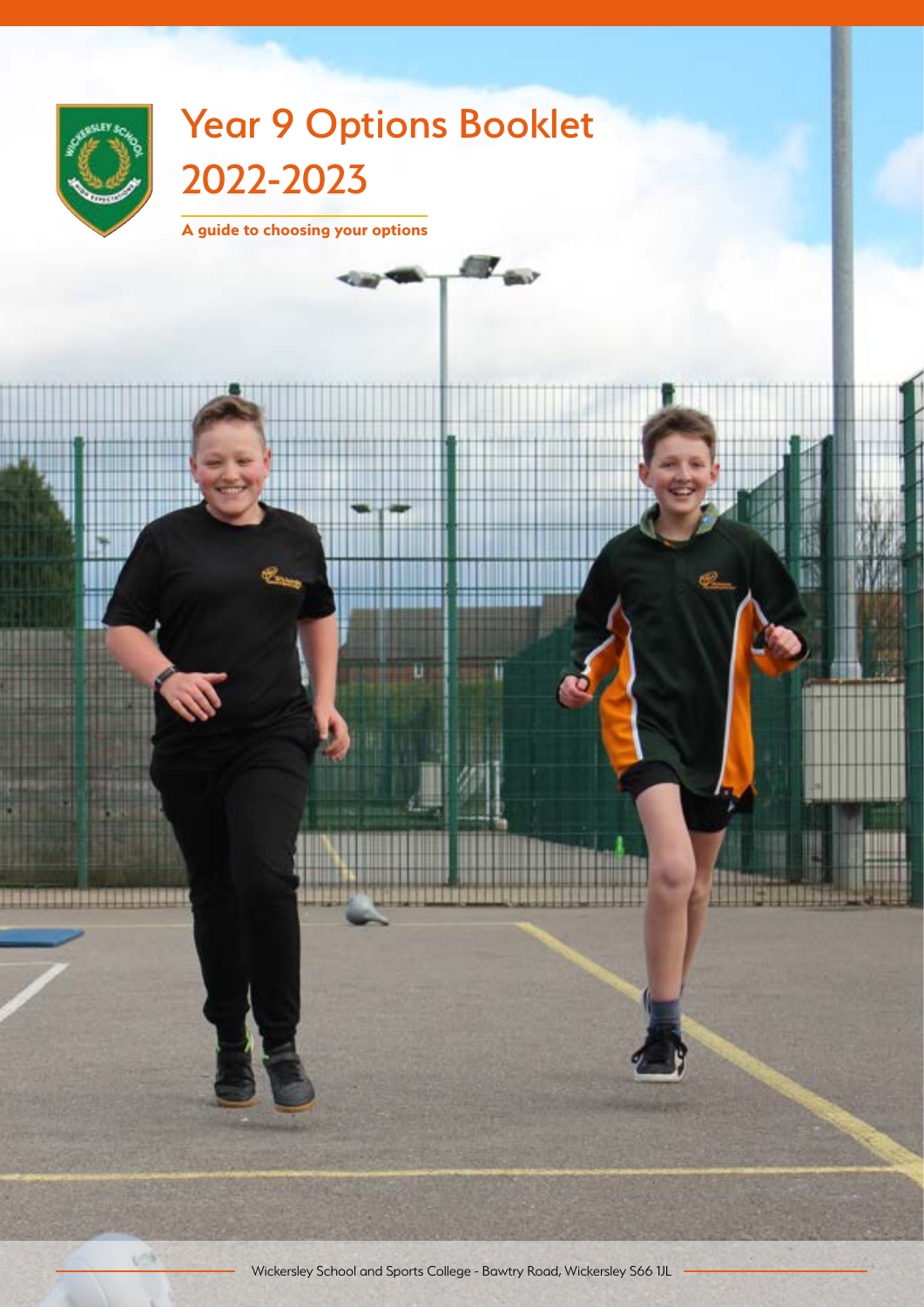## Introduction for parents

At Wickersley School and Sports College, we offer a strong, broad, balanced curriculum tailored to meet the needs of individuals, so that we can remove barriers to learning and allow all students to succeed in their learning. We want to encourage a love of learning, to develop a passion for subjects, and to broaden students' horizons beyond the narrow context of the school.

By Year 9, most students have a clear idea of their strengths, ambitions and areas of interest, and by offering some choice at this stage we want to engage students as partners in their learning. We therefore ask students to spend time on their chosen areas in Year 9. These courses are not externally examined; they aim to enrich students' wider knowledge and learning, and explore and experiment, develop a passion for their subjects, and to encourage mastery and a depth of learning, rather than simply focusing on covering and regurgitating the content. A strong academic core of English, Maths, Science, PE, PSHE, History, Geography and MFL run alongside these options.

For Year 10, students will then choose four GCSE options to study to the end of Year 11.

In this booklet, you will find information about the subjects available for Year 9 options. Students will choose 2 suites of subjects that they will study on a carousel over the year. This will give them a much clearer understanding of which subject they would like to continue with into Year 10 and 11.

More information will be available at the options evening on Wednesday 26th January. So it would be lovely if you could attend the evenings presentations.

If you have any questions relating to subject specifications, please contact the subject leader identified at the end of each specification. If this does not resolve your query, please feel free to contact one of the following:

Mrs N. Tipper (ntipper@wickersley.net) or Mr D. Wong (dwong@wickersley.net)

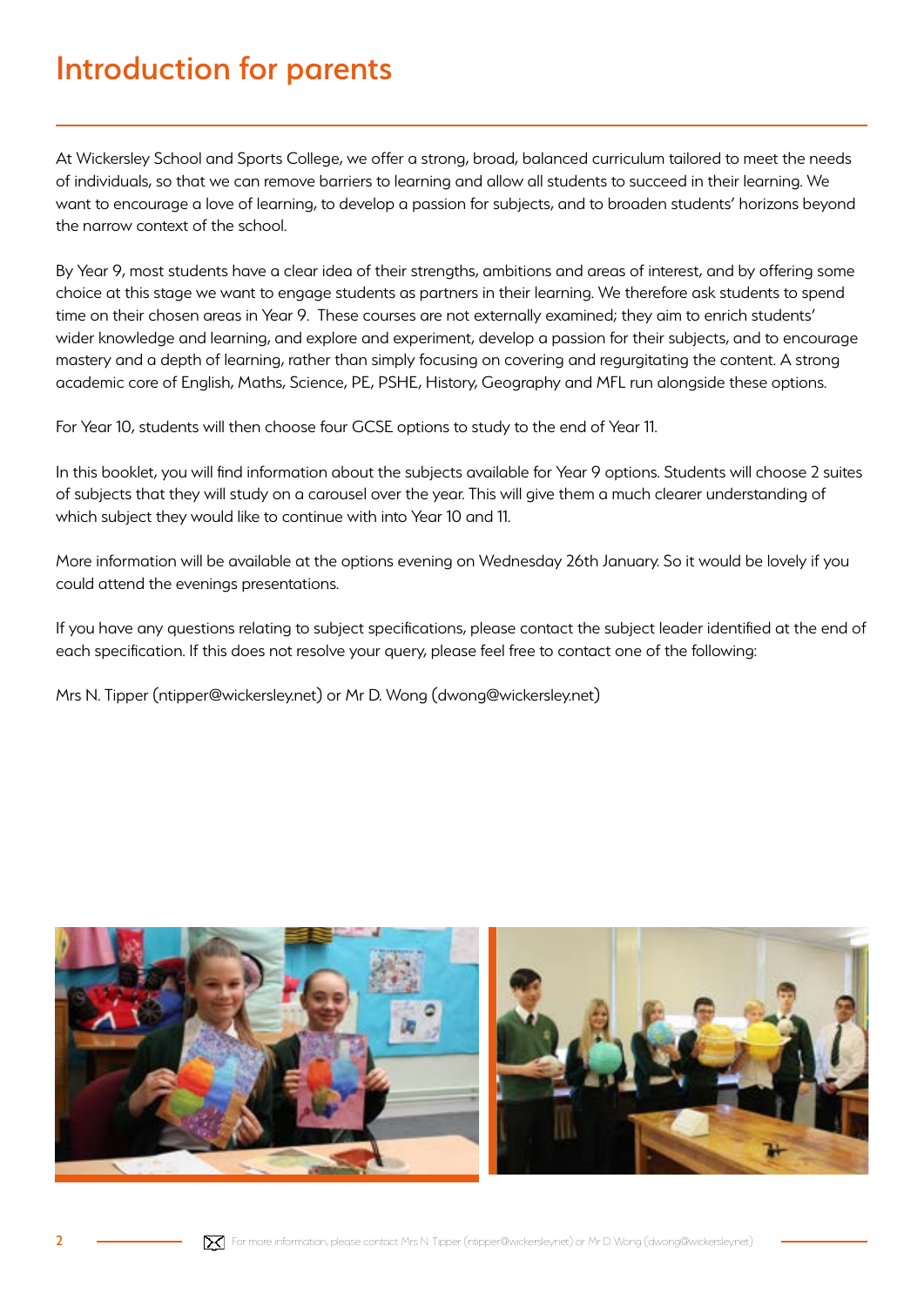# Where can I go for more information?

Careers Office located in F Block, under the stairs at the end of the Drama corridor.

Students can call in to speak to our careers/post-16 transitions advisor (Rachel Mullins) for information and support around the options decision-making process.

Any parent wanting a meeting can email rmullins@wickersley.net for careers advice and visit [www.wickersley.net/](http://www.wickersley.net/careers-central/ ) [careers-central/ f](http://www.wickersley.net/careers-central/ )or a range of useful information and links.

Further useful information:

- National Careers Service [nationalcareers.service.gov.uk](http://nationalcareers.service.gov.uk) Detailed information on a wide range of job roles and skills/subject knowledge required.
- Prospects Careers - [prospects.ac.uk/jobs-and-work-experience/job-sectors](http://prospects.ac.uk/jobs-and-work-experience/job-sectors) An insight into different job sectors.
- Icould [icould.com](http://icould.com) A range of short careers videos.
- UCAS - [ucas.com/careers-advice](http://ucas.com/careers-advice) General jobs and careers information.
- UCAS - [ucas.com/ucas/after-gcses/find-career-ideas/explore-jobs](http://ucas.com/ucas/after-gcses/find-career-ideas/explore-jobs) Particular job roles which can be explored via subject areas.





You can find more careers advice resources on the school website - [www.wickersley.net/students/careers/](http://www.wickersley.net/students/careers/)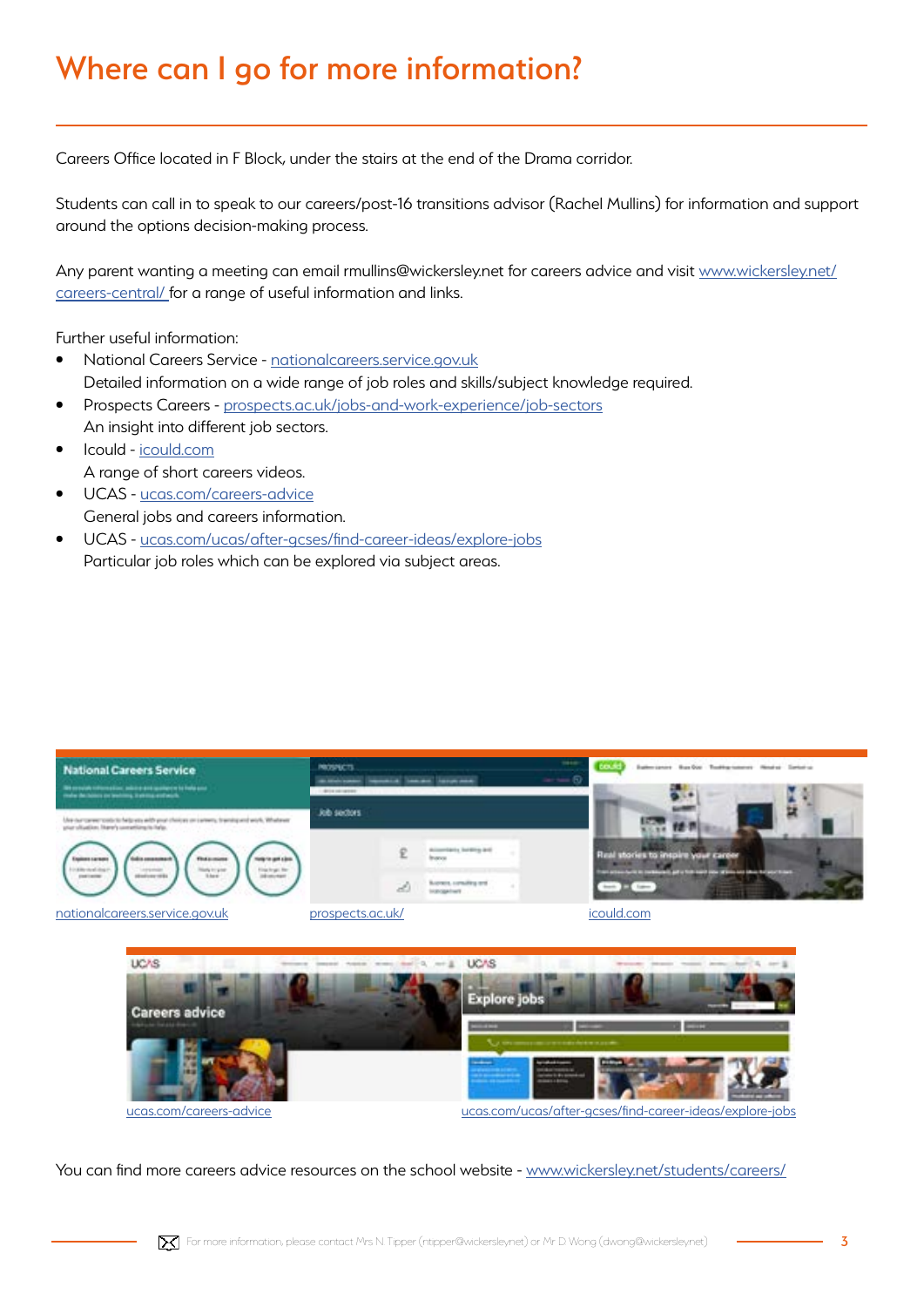# **Option Suites**

### Art and Design

Art, Textiles, Photography

### Design Technology+

Engineering & Construction, Food & Hospitality, Graphics, Materials Technology

### Creative Studies++

Acting & Drama, Music, Film Studies, Dance

### **PE**

PE, Sports Studies, Sports Science

### Social Science

Childcare, Health and Social Care, Psychology\*, Sociology\*

### Global Citizens

Religious Studies, Citizenship

### Computing, Business and Economics

IT, Computer Science\*, Business, Economics\*

\* Some subjects require entry requirements in order to study them, if you pick these subjects then we will check for suitablity. You may choose these suites and only study the non-starred options. For example, if you choose the Social Science suite, you may choose to study:

|                                                               | Childcare<br>Health & Social Care                                  | <b>OR</b> | Childcare<br>Psychology* |  |
|---------------------------------------------------------------|--------------------------------------------------------------------|-----------|--------------------------|--|
|                                                               |                                                                    |           | Health & Social Care     |  |
|                                                               |                                                                    |           | Sociology*               |  |
|                                                               | + There are two routes within the DT suite that you can pick from: |           |                          |  |
|                                                               | Engineering & Construction                                         | <b>OR</b> | Food & Hospitality       |  |
|                                                               | Materials Technology                                               |           | Materials Technology     |  |
|                                                               | Graphics                                                           |           | Graphics                 |  |
| ++ Please note that in the Creative suite, you can pick from: |                                                                    |           |                          |  |
|                                                               | Drama & Acting                                                     | <b>OR</b> | Drama & Acting           |  |
|                                                               | Music                                                              |           | <b>Music</b>             |  |
|                                                               | <b>Film Studies</b>                                                |           | <b>Film Studies</b>      |  |
|                                                               |                                                                    |           | Dance                    |  |
|                                                               |                                                                    |           |                          |  |

If there is a particular subject within an option suite that isn't to your strength or interest, you can opt for another subject from another suite and this will be facilitated where possible. If this is the case, please make this clear during your options interview.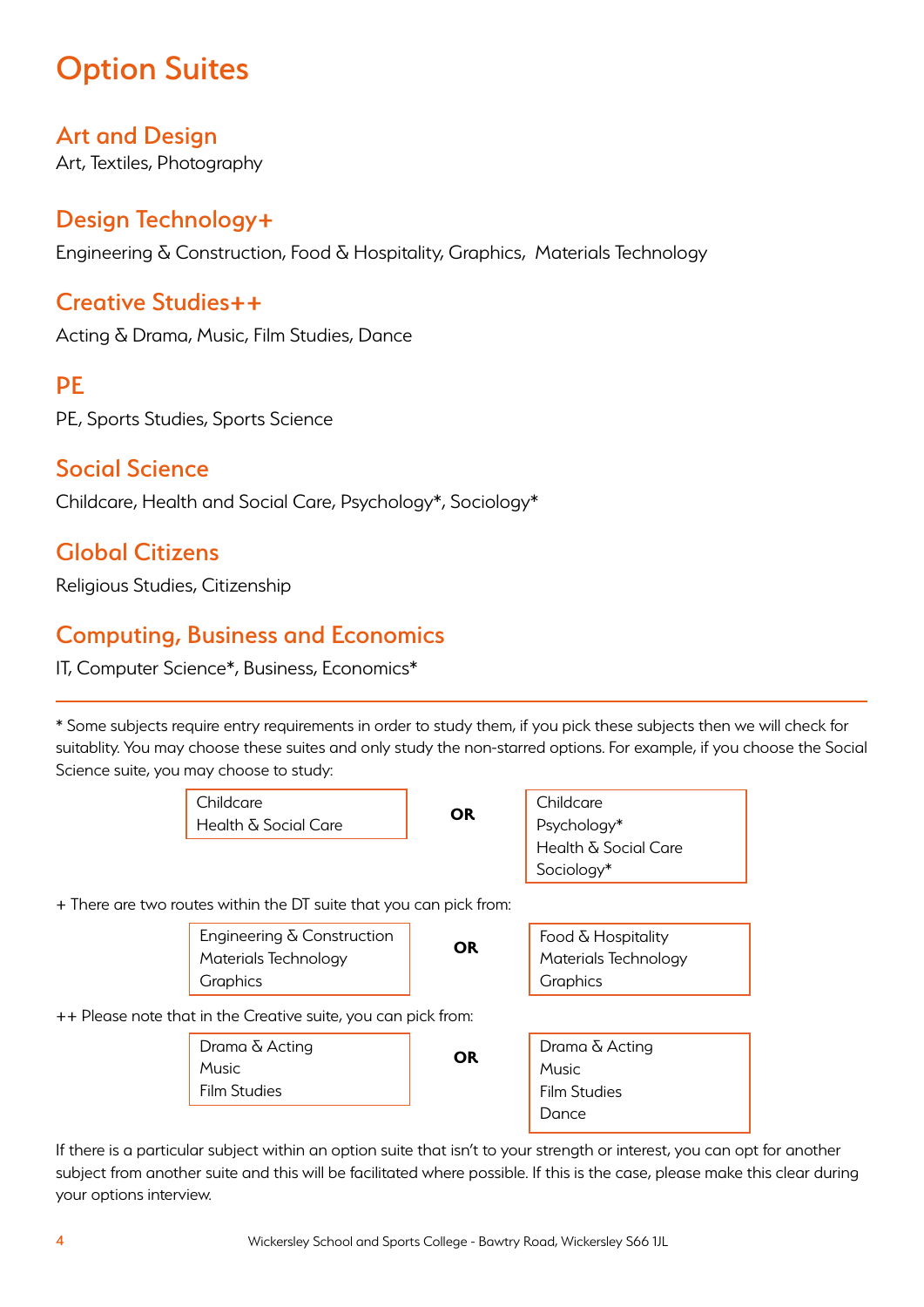# Options for Year 9

|                                                          | <b>Courses</b>         | Page |
|----------------------------------------------------------|------------------------|------|
| Art and Design<br>Design Technology                      | Art                    | 06   |
|                                                          | Textiles               | 07   |
|                                                          | Photography            | 08   |
|                                                          | Graphics               | 09   |
|                                                          | Food                   | 10   |
|                                                          | Hospitality            | 11   |
|                                                          | Construction           | 12   |
|                                                          | Engineering            | 13   |
|                                                          | Materials Technology   | 14   |
| Creative Studies                                         | Acting & Drama         | 15   |
|                                                          | Music                  | 16   |
|                                                          | Film Studies           | 17   |
|                                                          | Dance                  | 18   |
| 뵌<br>Social Science                                      | PE                     | 19   |
|                                                          | <b>Sports Studies</b>  | 20   |
|                                                          | <b>Sports Science</b>  | 21   |
|                                                          | Childcare              | 22   |
|                                                          | Health & Social Care   | 23   |
|                                                          | Pyschology             | 24   |
|                                                          | Sociology              | 25   |
| Global<br>Citizens<br>Computing, Business<br>& Economics | Religious Studies      | 26   |
|                                                          | Citizenship            | 27   |
|                                                          | $\mathsf{I}\mathsf{T}$ | 28   |
|                                                          | Computer Science       | 29   |
|                                                          | <b>Business</b>        | 30   |
|                                                          | Economics              | 31   |

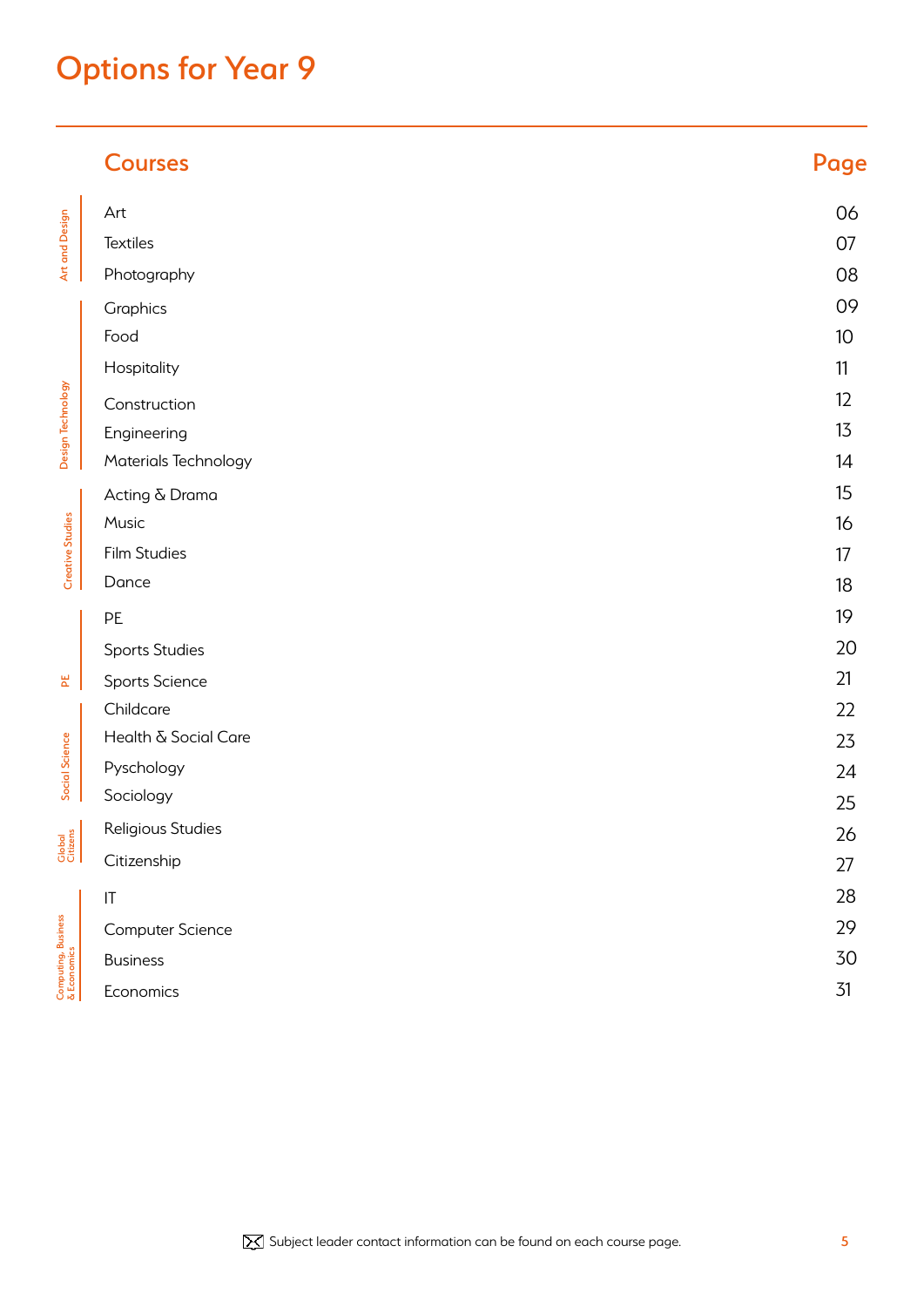# Art

After experiencing a range of media in year 7 and 8, the Art department is confident you know more than enough to take the challenge of developing quality artwork. Basic skills learnt in drawing and painting will be improved upon and put into practice and used to produce interesting, quality work. You will be able to develop your skills through workshop sessions, learn how to create a sketchbook full of high-quality studies and gain a great sense of achievement from your final ideas/pieces.

#### What will I study in Year 9?

In Year 9 students will respond to Artists research exploring both technical and expressive ways of working with a wide range of materials. Students will extend their work linking to design ideas and the use of composition. Students will experience workshop-based lessons to help develop their technical skill in the 2D elements of Art for example, pen and ink, painting, oil pastels, drawing and collage work. During this time students will learn about the content needed to make successful study sheets, different ways of presenting their work and how to annotate the development of their work.

### How would this progress into Year 10 and 11?

All of the work that students complete in Year 10 and 11 must contain the four assessment objectives:

- Artists influence Students will make work from both contemporary and historical artists. They will be able to transfer particular artists' style, technique and genre Into their own research and photographs.
- Practical experimentation using a wide range of art materials both technically and expressively to show images and ideas
- Visual research using observational drawings and painting skills to make images and ideas. Students will learn how to annotate the progression of their work.
- Personal development putting together your ideas in a final piece of work

You will be assessed through the following methods:

• Portfolio of Coursework (60%)

You will explore a range of 2D materials, creatively develop design ideas linking to your research and enhance your knowledge and understanding of artists and their work. Your portfolio must include two different projects and must be supported by written annotations about your research and the development of your work. These projects will evidence all of the assessment objectives so that you gain the full range of marks.

• Externally Set Assignment (40%)

The exam board set the externally set assignment. The work completed for the exam is similar to the coursework project. Your exam will begin in January of year 11 and will be completed by April of year 11. At the end of the preparation period, you will spend 10 hours in exam conditions making the final piece, the 10 hours will spread over three days.

#### What skills will I need?

You will need to have consistently good effort in Art lessons and a positive attitude to improve as we aim to move you towards a higher level in Year 9. Good drawing and painting skills are needed but these will be a strong focus and will be developed throughout Year 9. It is important that you want to develop your skills to a high level. Homework will be very important and the homework you research, make or design will strengthen your sketchbook work. Quality artwork takes time to complete, if you are committed to succeeding in the subject, this should not be a problem.

#### What happens in lessons?

In Art lessons teachers will deliver a range of workshops to the whole class in response to Artists work. Students are encouraged to work independently, gain confidence with their skill level, use of materials and decision making. When students begin work on their chosen theme, one to one tutorials are often key to making further progress and skill enhancement.

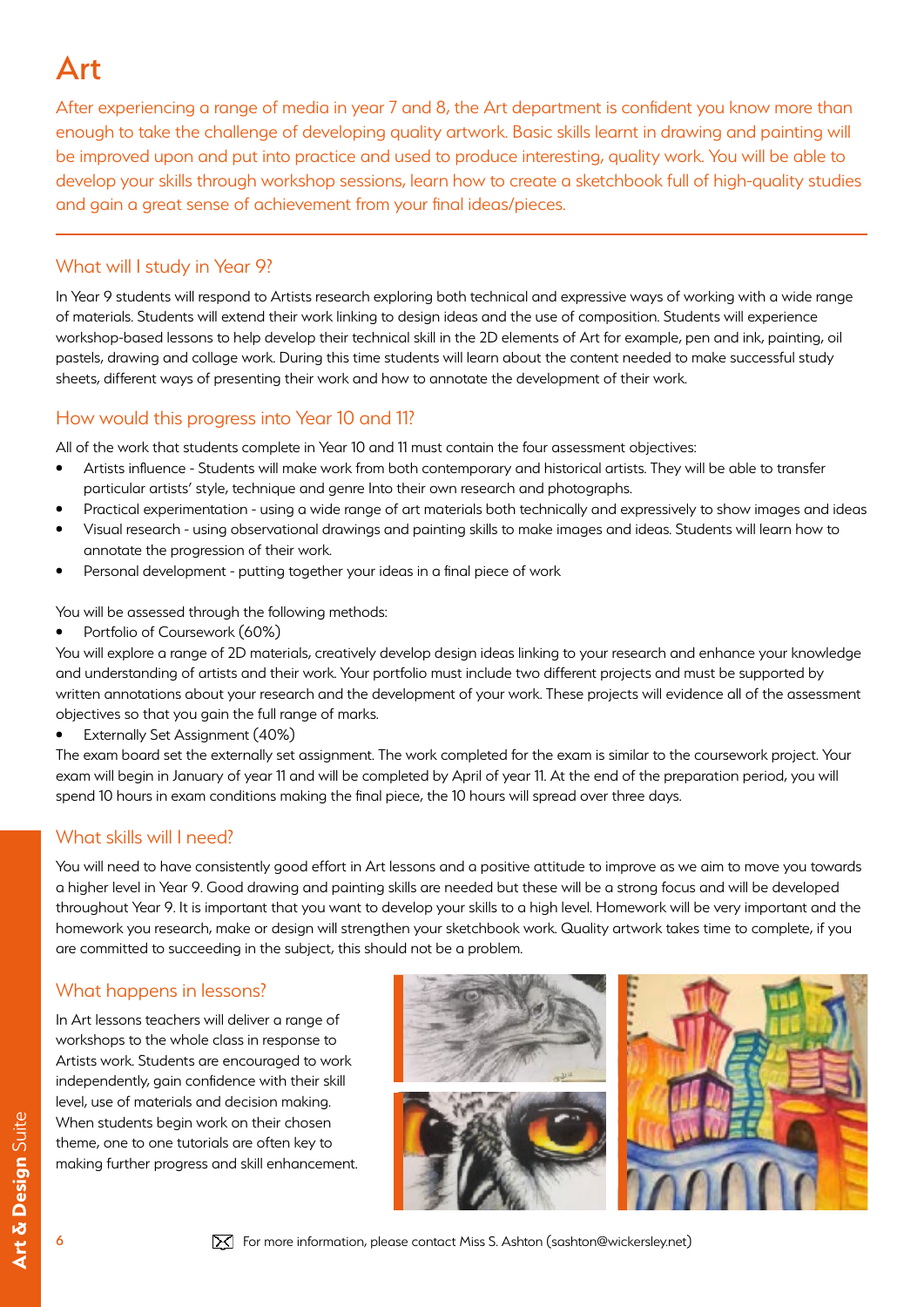# **Textiles**

In Textiles you will explore a variety of fashion and textile techniques using a range of methods and materials. You will learn how to make decorative pieces using a range of creative materials and processes.

### What will I study in Year 9?

In Year 9 you will respond to the work of different artists, designers to draw and record observations. You will experiment with ideas using a range of textiles and mixed media techniques including: Stitching and embellishment, printing and dyeing of fabric, felting, hand embroidery, machine embroidery and fabric manipulation to name but a few!

During this time you will also learn what is needed to create a successful study sheet, different ways of presenting your work and how to annotate the development of your ideas.

### How would this progress into Year 10 and 11?

All of the work that you complete in Year 10 and 11 must contain the four assessment objectives:

- Artists influence develop ideas through investigations into different artists and designers.
- Practical experimentation Explore ideas by selecting and experimenting with appropriate textiles materials, techniques and processes.
- Visual research Use observational drawing and photography to record your own ideas.
- Personal development Put your ideas together to create a final piece of work.

#### Component 1 - Portfolio (60%)

A practical portfolio made up of creative projects set in Year 10 and the beginning of Year 11. You will explore a range of textile techniques, creatively develop design ideas linking to your research and enhance your knowledge and understanding of artists and your work. Your portfolio must include two different projects and must be supported by written annotations about your research and the development of your ideas.

#### Component 2 - Externally set assignment (40%)

A preparatory study period starting in January of Year 11. You will respond to a starting point from an externally set assignment paper, produce a smaller portfolio of work and a final outcome covering the same four assessment objectives. You will sit a 10-hour supervised exam in which you will produce the final outcome in April/May of Year 11.

#### What skills will I need?

- An interest in art, textiles, design and fashion
- An enthusiastic approach to learning new skills and independence
- A dedicated and organised attitude to meet deadlines
- A creative mind and a positive attitude!

#### What happens in lessons?

At the beginning of the Fashion and Textiles course, teachers will deliver a range of workshops to the whole class in response to artists work. When workshops are not being delivered, students will have one to one tutorials regarding the progress of their work and how to enhance their skill level. The work that derives from one to one tutorials will be documented and shared with students in the form of a Google slide. The Google slide is then often updated by students and their teacher to ensure progression is being made weekly.



Art & Design Suite **Art & Design** Suite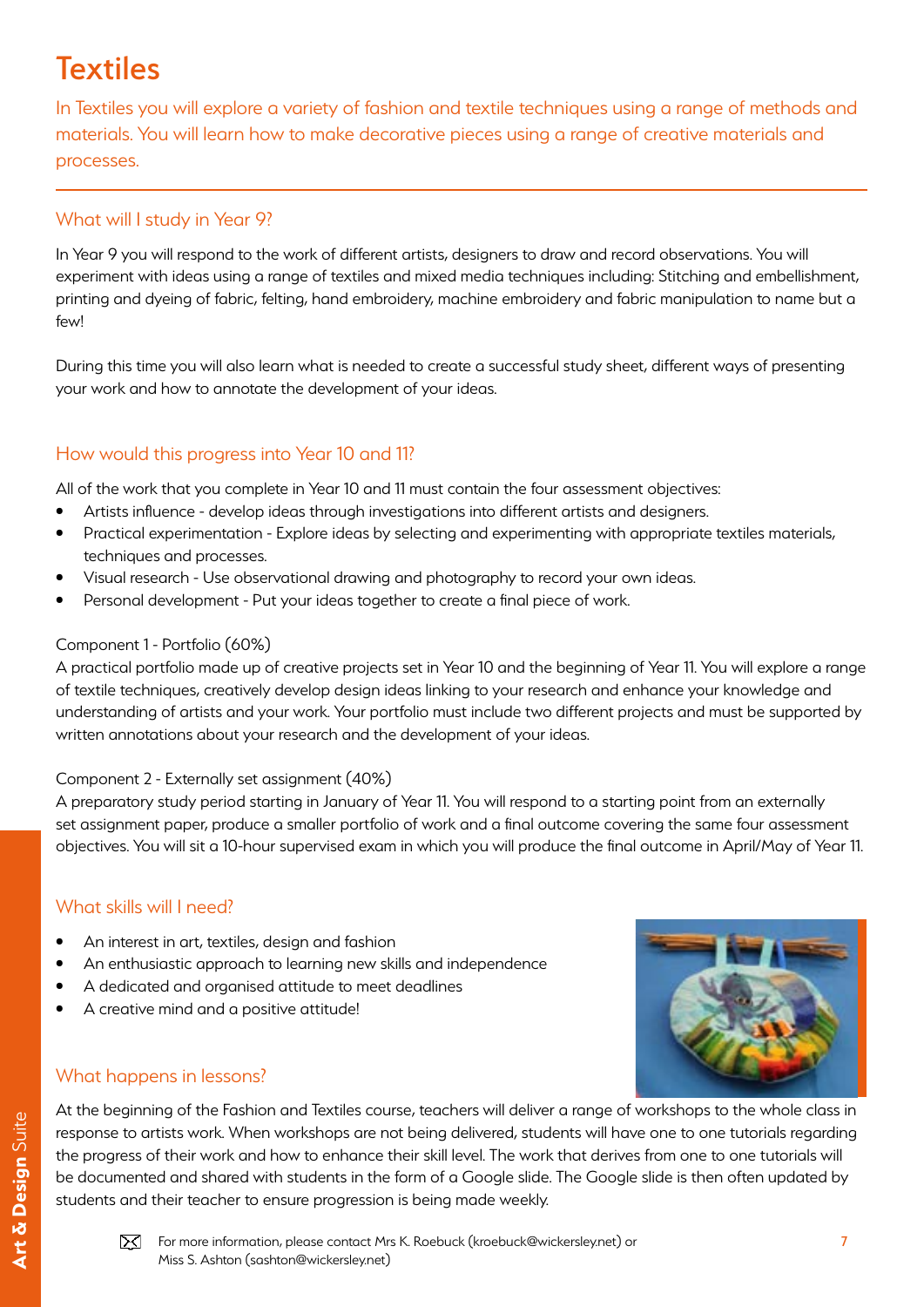# Photography

Photography is a practical subject that teaches an understanding of how to compose an image, the use of a camera to create a visual representation of a topic along with the skills to evaluate and appreciate design. This course will also develop skills in ICT, written analysis and digital manipulation.

#### What will I study in Year 9?

- Art photography, cultural / historical
- Digital techniques through Photoshop
- Off screen mixed media skills
- E-portfolio work utilising Google Slides
- Analysing work through written evaluation
- Exploring ideas and photographic styles
- Primary observation studies
- Both colour and black  $\delta$  white photography

Assignments will contain 4 Assessment Objectives:

- Artists influence how artists/photographers have represented the world.
- Practical Experimentation- using a range of Photoshop/ materials to show images and ideas.
- Visual Research using camera skills to take images.
- Personal Development putting together your ideas in a final piece of work.

#### What happens in lessons?

Taught as a group as well as an individual, one to one mini-tutorials will guide you to a higher level of achievement. You will learn to work with different materials and techniques and develop projects within your portfolio. There are many high quality examples to help. This will be a creative and individual process.

#### How would this progress into Year 10 and 11?

Choosing to continue with Photography in Year 10 and 11 will lead to a GCSE qualification. You will continue to broaden your skills, knowledge and understanding around photography, art & imagery, further developing your practical skills on and off screen. This would include sketching, drawing, painting, collage digital editing and image manipulation using Photoshop.

During projects you will analyse the work of existing artists and designers and use this to develop your own ideas; refine your ideas through experimentation and selection of appropriate resources, media, materials, techniques and processes; record ideas and observations; produce a range of high quality, professional images which satisfy the project brief.

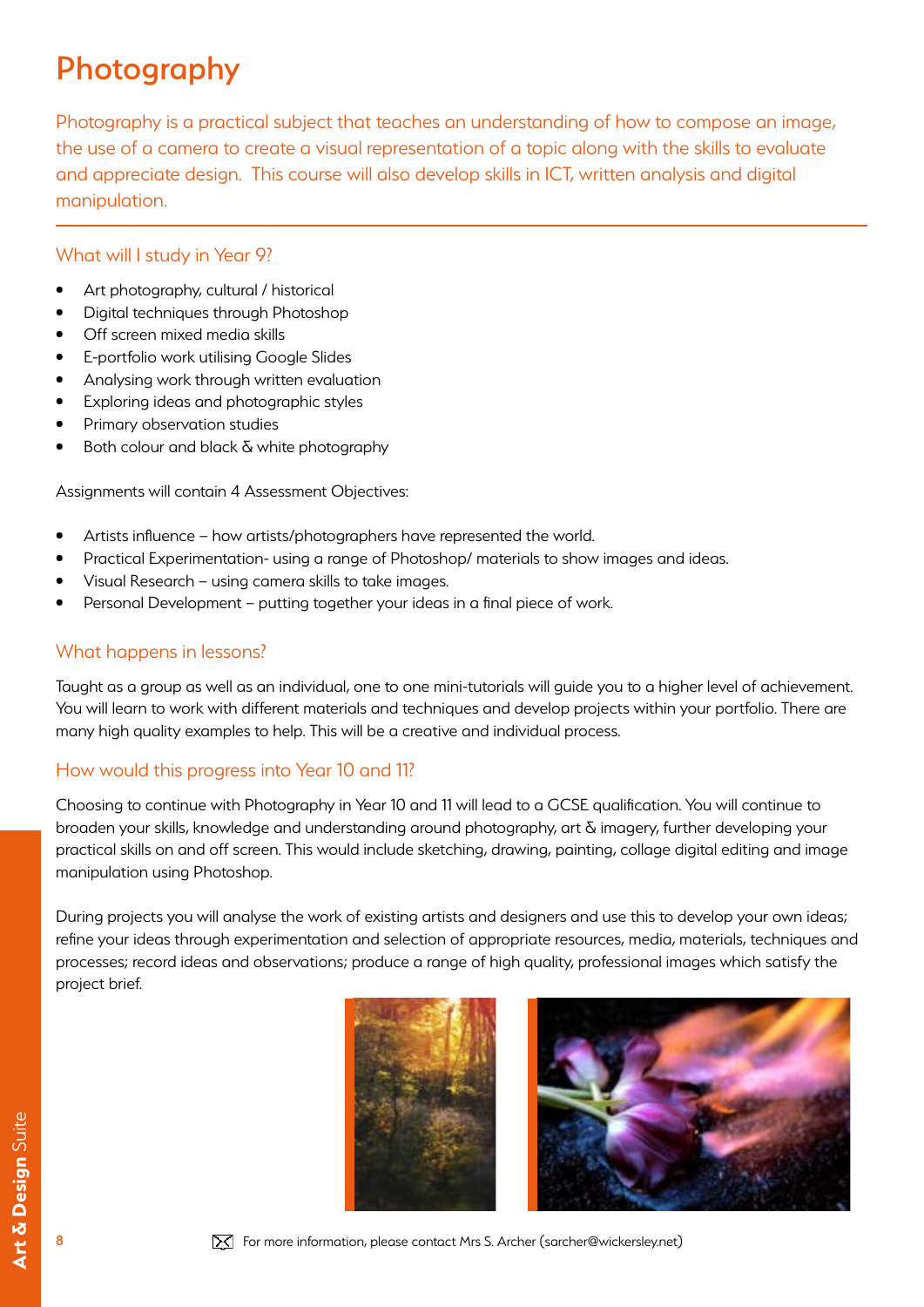# **Graphics**

Year 9 Graphics is designed to give students the chance to develop and extend their creative and technological abilities, whilst showing them the type of work that 'real-life' Graphic Designers do. This course is a very practical and creative course, and builds on the graphics skills and knowledge gained throughout Year 7 and 8.

#### What will I study in Year 9?

Year 9 Graphics projects are designed to cover the several areas of graphic communication, which might include:

- Advertising and Branding
- Packaging Design
- Illustration and character design
- **Typography**

Example projects include the Urban Style Footwear Branding Project, and The Movie, Game or Book Relaunch/ Promotional Project.

### How would this progress into Year 10 and 11?

Choosing to continue with Graphics in Year 10 and 11 will lead to a GCSE qualification. You will continue to broaden your knowledge of the Graphic Design industry, and further develop your practical skills including sketching, drawing, painting, collage, paper engineering and presentation, along with IT based skills, such as digital photography and image manipulation using Photoshop.

GCSE projects include designing promotional and gift shop items for tourist destinations such as Whitby, The Butterfly House, Doncaster Wildlife Park, or Hardwick Hall, which involve a visit to the place; promoting a street food festival and designing packaging for the take-away food; Designing menus and promotional items for a themed café or juice bar. GCSE Graphics is a practical and creative course, where assessment is carried out through ongoing coursework, made up of several projects, and a practical exam.

#### What skills will I need?

- Excellent drawing and communication skills
- Creativity and artistic flair
- Sound IT skills particularly digital photography and image manipulation
- Enthusiasm for the subject
- Good organisation and time management to meet deadlines

#### What happens in lessons?

You will be taught the basic design skills required by a graphic designer by exploring a range of graphic media, techniques and processes, including both traditional art-based tasks and new digital technologies. These skills will be taught and developed through focused practical tasks and ongoing project work.

During projects you will analyse the work of existing artists and designers and use this to develop your own ideas; refine your ideas through experimentation and selection of appropriate resources, media, materials, techniques and processes; record ideas and observations; produce a range of high quality, professional graphic products which satisfy the project brief. Graphics lessons are practical and creative, whether producing art based work by hand, presenting project sheets or using ICT, such as digital photography and Photoshop.





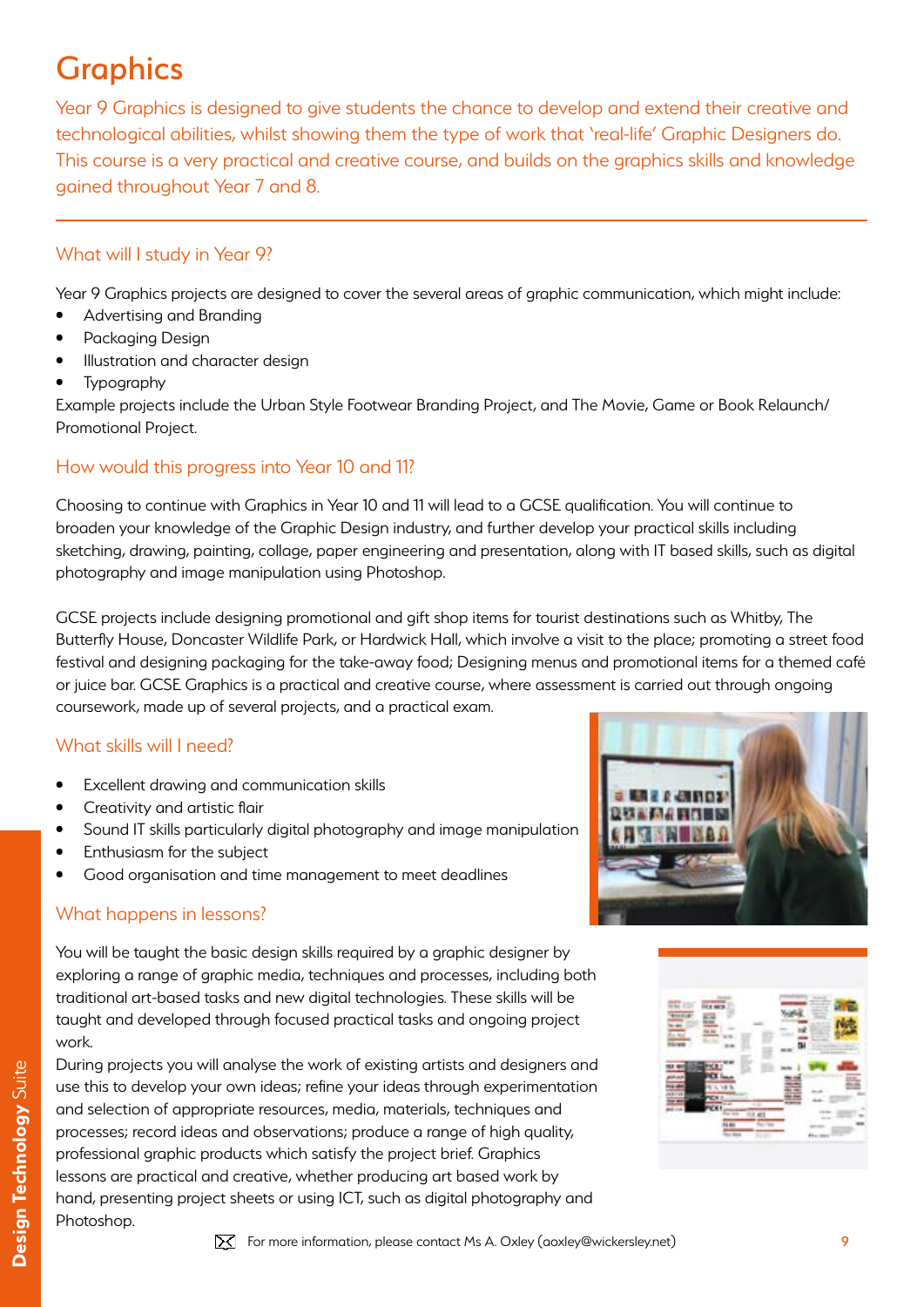# Food Preparation and Nutrition

Food Preparation and Nutrition will help you to develop many useful skills, such as strong food preparation and cooking skills and an in-depth knowledge of a healthy diet.

#### What will I study in Year 9?

- Demonstrate effective and safe cooking skills by planning, preparing and cooking using a variety of food ingredients, cooking methods and techniques, and equipment.
- Food safety
- Develop knowledge and understanding of the functional and nutritional properties of food.
- Understand the relationship between diet, nutrition and health.
- Introduce experimental work on ingredients.

### How would this progress into Year 10 and 11?

In Year 10, pupils study the science behind food, carrying out experiments and investigations into the working properties of ingredients.

In September of Year 11, there is a food investigation worth 15% towards the final grade. An example could be to investigate the best type of flour to make pastry or the best type of fat to make a cake or the changes that happen when an egg is cooked in different ways.

Pupils will develop their food preparation skills in Year 10, learning more advanced skills such as making filled fresh pasta, sauces, choux and flaky pastry and refining their food presentation techniques making chocolate decorations and piping.

In December of Year 11, a food preparation task starts where pupils choose and justify their own choice of three recipes. They have a three-hour assessment to prepare and cook them, followed by a written evaluation worth 35% of the final grade. An example could be to plan, prepare and cook three dishes suitable for someone on a low-fat diet or three dishes suitable to sell at a multicultural music festival.

Pupils study the food groups and nutrition in detail. An examination in Year 11 consists of short answer questions, short sentences, recipe design and essays. The exam is worth 50% of the final grade.

#### What skills will I need?

To achieve a high Food grade, you will need:

- Good organisational and planning skills to bring ingredients most weeks.
- A conscientious approach to food preparation skills.

#### What happens in lessons?

Food lessons are varied. You will:

- Group work to carry out investigations into recipes.
- Complete written tasks to help improve your examination technique.
- Use film clips, textbooks and a nutritional computer software program.







Design Technology Suite **Design Technology** Suite

For more information, please contact Mrs P. Kenwright (pkenwright@wickersley.net)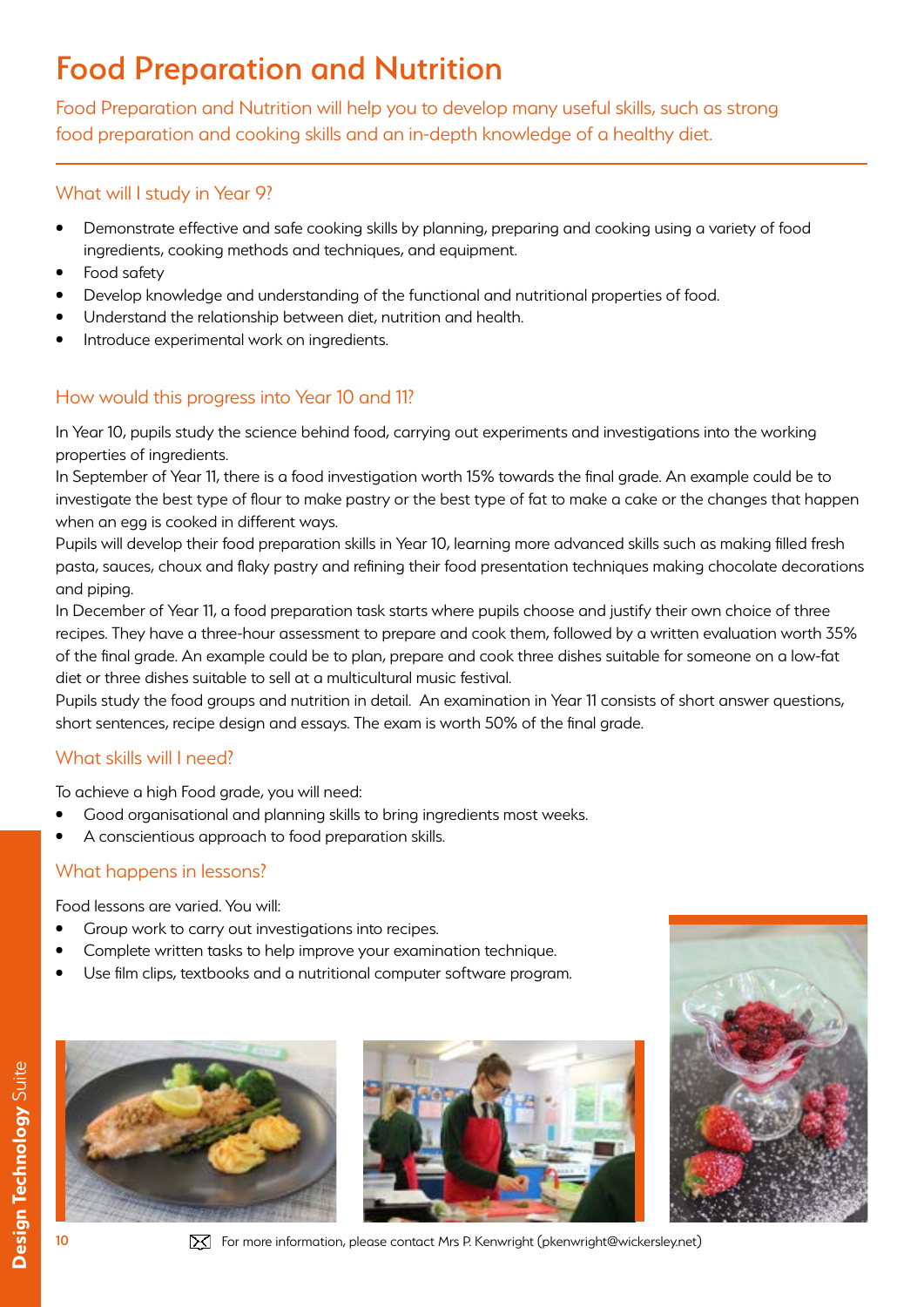# Hospitality and Catering

Hospitality and catering will help you to develop many useful skills, such as knowledge of the catering and hospitality industry, practical food preparation, cooking and service skills and an ability to work in a professional manner in a catering environment.

#### What will I study in Year 9?

You will investigate the catering and hospitality industry and learn about the local, national and international employment opportunities within it. You will also learn about restaurants, types of menus and food service.

#### How would this progress into Year 10 and 11?

In Year 10, Pupils study what makes a successful Hospitality business, customer service and how a kitchen and restaurant operates, experiencing this through a visit to a local restaurant. Pupils also study nutrition which they use to practice the controlled assessment, carried out on computer. Pupils will develop their food preparation skills in Y10 learning more advanced skills such as making filled fresh pasta, sauces, choux and flaky pastry and refining their food presentation techniques making chocolate decorations and piping. They carry out challenges to plate food to a professional catering standard.

In Year 11, Pupils complete a controlled assessment, which comprises a three hour practical examination to make two dishes of their choice with accompaniments and six hours of written work to justify why their choices meet the nutritional needs of a chosen target age group. The assessment is worth 60% of the final grade..

Pupils in Year 11 study personal safety in the workplace and choose hospitality and catering provision for a variety of contexts to prepare them for a 1hr 30min examination which will be online. The examination is worth 40% of the final grade.

#### What skills will I need?

To succeed in hospitality, you will need:

- An interest in the catering and hospitality industry
- A conscientious approach to food preparation skills
- Organisation skills to bring ingredients each week

#### What happens in lessons?

Hospitality lessons are varied. You do practical work every week, sometimes in groups to investigate using different ingredients.

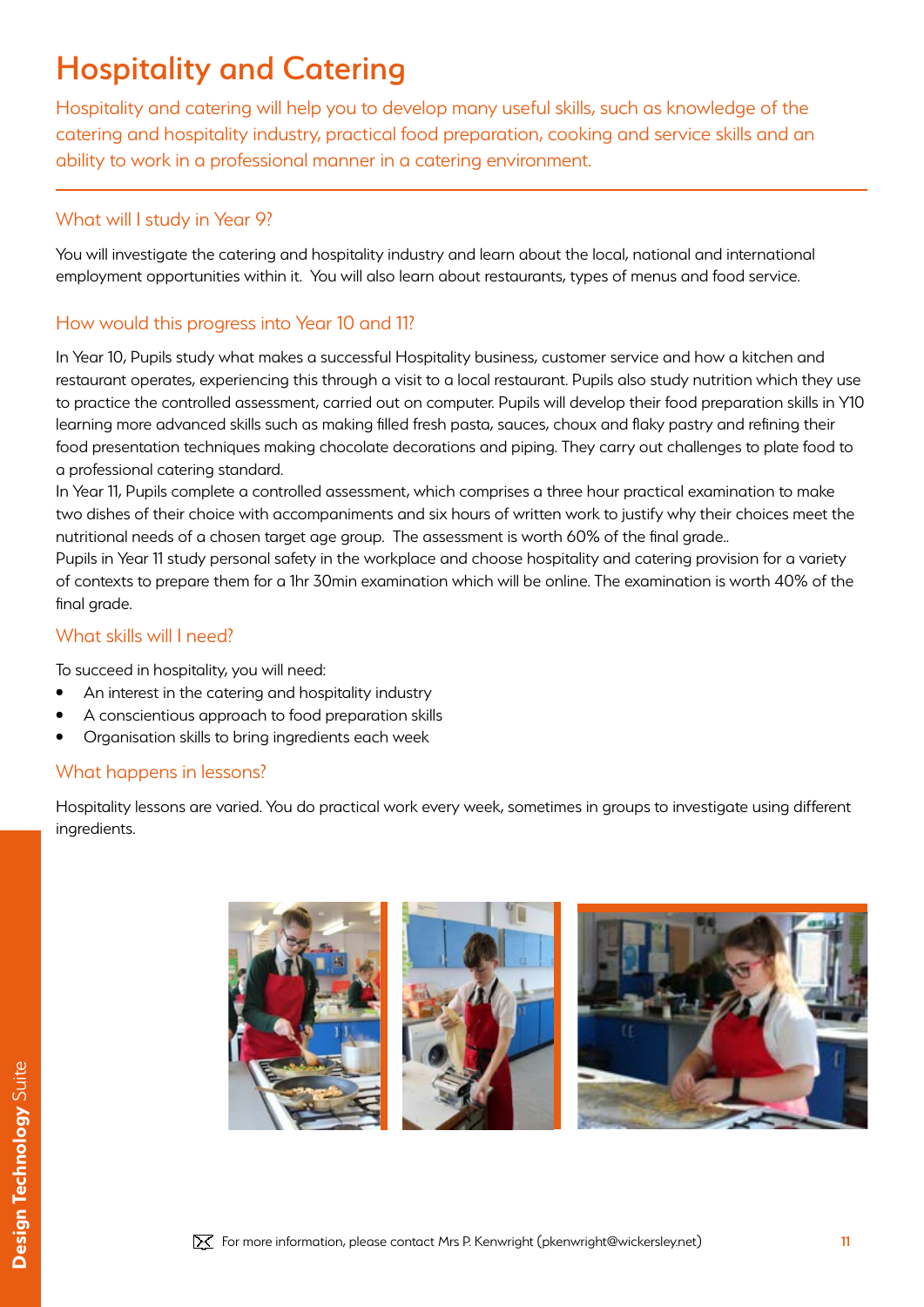# **Construction**

The subject is designed to support learners to develop an awareness of construction processes. It mainly supports pupils who want to learn about the construction industry from the build perspective. It provides learners with a broad introduction to the different trades involved in the sector, the importance of safety and security, and the types of career opportunities available in the wider world.

#### What will I study in Year 9?

In Year 9 pupils will look at developing basic constructions skills such as joinery, wallpapering, tiling, installing electrical sockets and decorating. Pupils will also gain an insight in how to complete risk assessments to minimise the risk of hazards, be able to cost projects and produce manufacturing plans as real tradespeople do to be successful in the industry. Pupils also look at the key stages of construction projects from the planning stages to the hand over to the client, as well as looking at the different jobs of people involved in projects. Pupils also undertake learning looking at the importance of safety and security in construction looking at different legislations which impact how things are done in the industry.

#### How would this progress into Year 10 and 11?

Please note that this is subject to change due to the course being reformed. You will be made aware of any changes when they are published by the exam board. In Year 10 and 11 pupils will complete coursework and an exam.

- Unit 1 Introduction to the Built Environment- 40% externally assessed through a 1h 30min on-screen examination featuring short and extended response questions.
- Unit 2 Constructing the Built Environment- 60% Coursework which is internally assessed.

Pupils are graded at Level 1 Pass, Level 1 Merit, Level 1 Distinction, Level 1 Distinction\*, Level 2 Pass, Level 2 Merit, Level 2 Distinction, Level 2 Distinction\*

#### What skills will I need?

- The ability to solve problems
- The skills of project-based research development and presentation
- The ability to complete in-depth written work related to projects
- The ability to work accurately with tools and equipment to make quality products
- Good IT skills
- Be able to follow instructions and be able to act on advice given from the staff
- Work safely in a workshop and construction environments at all times and respond in a mature manner to advise and feedback

#### What happens in lessons?

In lessons pupils will:

- Complete a range of practical tasks, learning a range of new construction skills.
- Be expected to work safely at all times and demonstrate they can work to the highest possible standard expected in the real world
- Carry out independent research tasks
- Complete portfolios of work electronic or handwritten

**In lessons pupils will complete a range of practical tasks, learning a range of new construction skills.**





 $\mathbf{\Sigma}$  For more information, please contact Mr I. Mallory (imallory@wickersley.net)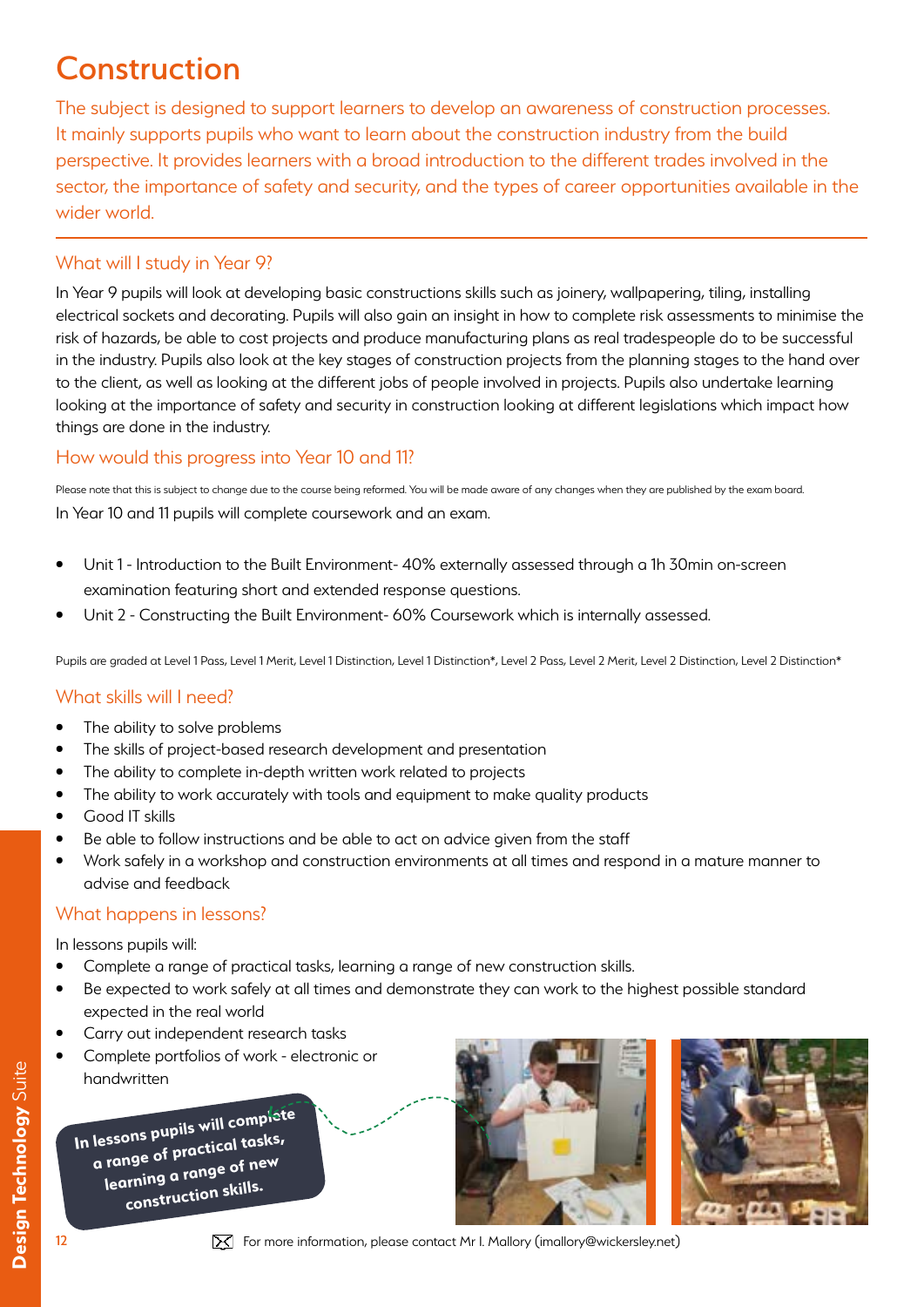# **Engineering**

Engineers can have a major impact on industry and society. The achievements they have made have improved the quality of everyday life, from machines used in hospitals to keep us safe and healthy and work into the transport we use to get around and how we enjoy our leisure time. Engineers are able to find solutions to problems, whether it is adapting or combining materials used to produce a product to make it withstand severe weather conditions or fixing materials in a different way to make something more portable. Problem-solving is critical to working in engineering.

### What will I study in Year 9?

In Year 9 pupils will complete a range of practical projects learning basic engineering skills. To start pupils will complete practical work that develops skills using workshop hand tools. Pupils then move on to learn how to use equipment such as the pillar drills and centre lathes to make more complex projects. Pupils will also be developing an understanding of CAD/CAM technologies and know how we can use computers to design and manufacture components using the laser cutter and 3D printing. Pupils will complete a portfolio/ booklet of work each project which include learning how to complete risk assessments, complete documents showing key stages of production and be able to evaluate their work. Pupils will also learn how to independently read engineering drawings to manufacture parts and also be able to produce engineering drawings, these include sketching, isometric and 3rd angle orthographic projection drawings.

#### How would this progress into Year 10 and 11?

In Year 10 pupils will continue to develop practical skills and knowledge required to be successful in Year 11 with coursework. Pupils will also undertake learning required to be successful in the exam which is sat in Year 10 and 11.

Unit 1 - Manufacturing Engineering Products - Coursework 40% overall grade which is internally assessed. Unit 2 - Designing Engineering Products - Coursework 20% overall grade which is internally assessed. Unit 3 - Solving engineering problems - Examination 40% overall grade which is externally assessed.

Pupils are graded at Level 1 Pass, Level 1 Merit, Level 1 Distinction, Level 1 Distinction\*, Level 2 Pass, Level 2 Merit, Level 2 Distinction, Level 2 Distinction\*

#### What skills will I need?

- Good problem-solving skills to help work independently.
- The ability to complete in-depth written work related to the projects.
- The ability to communicate and develop design ideas.
- Good IT skills
- The ability to work accurately with tools and equipment to make quality products.
- Follow instructions and be able to act on advice given from staff.
- Work safely in a workshop environment and respond to advise.

#### What happens in lessons?

During lessons, you can expect to be finding solutions to problems to ensure a product is fit for purpose, including:

- Learning about materials
- Design processes
- Engineering processes
- Safe use of tools and equipment
- Maths that engineers use.



 $\mathbf{\Sigma}$  For more information, please contact Mr I. Mallory (imallory@wickersley.net)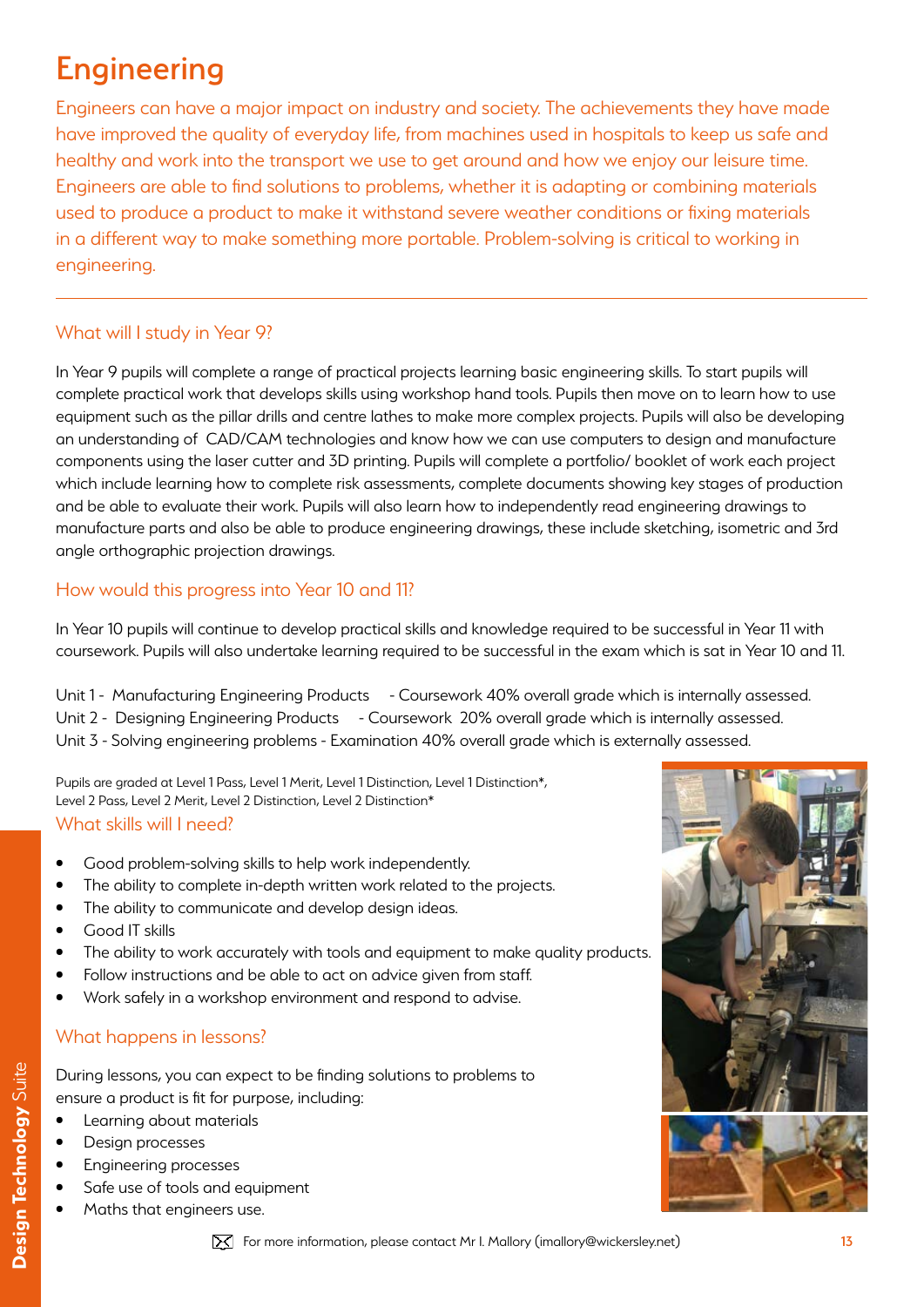# Materials Technology

If you loved your Materials Technology lessons in Year 7 and 8 then why not continue! In Year 9 we give you more time to explore your interests and experiment with a wide variety of materials including wood, plastic, metals and to design and make innovative products. You will have the opportunity to be more creative with your design ideas so that the products you make are very much your own!

#### What will I study in Year 9?

- Designing and making a range of products, based on your design briefs.
- Graphical communication techniques, sketching and computer-aided design.
- Specific use of machines and hand tools including the 3D printer and laser cutter.
- Theory-based information related to specific materials.
- Communicating the design process.

### How would this progress into Year 10 and 11?

In Year 10, we run it as a "mock year" and run a mock NEA project where students design and make an educational toy, along with an accompanying sketchbook. There is no external assessment in year 10. The GCSE is a 50/50 Exam/ NEA split which is as follows:

#### Written Exam:

Testing your knowledge of designing and making and the processes used in the workshop and industry. Learning for the exam component is built into the designing and making projects, as well as dedicated lesson time.

#### Non- Exam Assessment:

This involves a substantial design and make task which is set by the exam board. This current year 11 have been working on "circular economy" and "space" contexts which are purposely open to allow for creativity. Projects include upcycled bicycle parts into clocks and child toys. Other projects include storage and furniture. Students will hand in a working prototype, a sketchbook and a formal A3 design sheet portfolio which includes investigating, designing, making and evaluating.

> **" Students learn practical and design skills."**

### What skills will I need?

- Good drawing skills.
- Analytical skills.
- Competent making skills.
- Problem-solving skills.
- Innovative ideas.
- A mature, industrious, well-behaved approach to working and learning.



#### What happens in lessons?

Students learn practical and designing skills and are given the responsibility to replicate the design and make process as it is in industry. This subject enables students to foster their imaginations, creativity and passion for the world we live in. Lessons will be a mixture of practical, design and theory lessons, with an emphasis on the practical. The course is delivered through a series of projects, which concentrate on different types of materials.

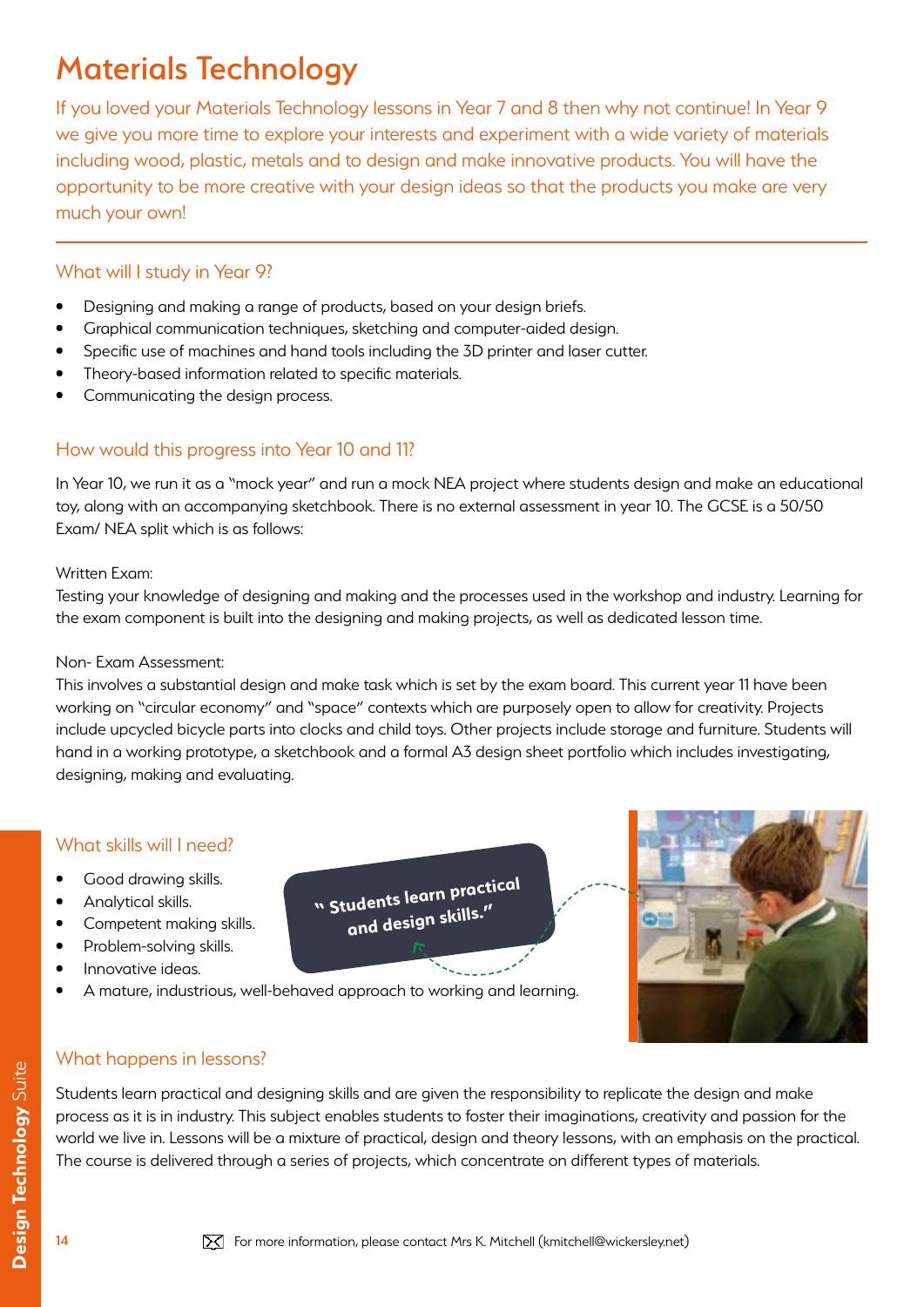# Acting & Drama

You should choose Acting & Drama if you enjoy performing plays, portraying different characters and enjoy a practical-based subject. You should have excellent group work skills and also be prepared to write about your own ideas in detail. You may have other performance experience or want to try something new. The important thing is to be confident about performing to an audience and be open-minded about exploring new ways of working.

#### What will I study in Year 9?

Acting & Drama in Year 9 continues to develop and build upon the skills and techniques that students have learned the basics of in Year 7 and 8 Drama, as well as acquiring new ones.

We use the Key Stage 4 Acting & Drama course as a basis for this work where we look at a variety of styles, from devised theatre and a script study to performing from a script.

Students also have the opportunity to go on the Summer London Trip see two West End theatre productions.

### How would this progress into Year 10 and 11?

Over the two year course, you will investigate a wide variety of dramatic techniques, play scripts and theatrical styles, as well as learn about aspects of the acting industry and the world of work. All of these will stretch your abilities as a performer and allow you to gain insight into the wider performance industry.

#### What skills will I need?

To achieve on the Acting & Drama course you will need:

- Good acting skills and ideas about how to create characters and scenes.
- Competent reading skills and the confidence to present your work.
- Good communication skills and the ability to work cooperatively and creatively in groups.
- An interest in the wider Acting Industry
- An interest in developing all-round performance skills plus transferable skills such as self-confidence, selfpresentation, personal discipline, time management and organisational skills which are highly regarded by higher education and employers and is the key to success for this course.

#### What happens in lessons?

From improvising original drama in groups or pairs to assuming roles in scripted plays and scenes, the Acting lessons are incredibly varied and offer students opportunities both in school and out of school. You could also take part in anything! From technique and skill workshops, script work and devising, learning how to master a new talent, exploring the various different fields of the Acting Industry or even creating your own mask for performance. Anything is possible!

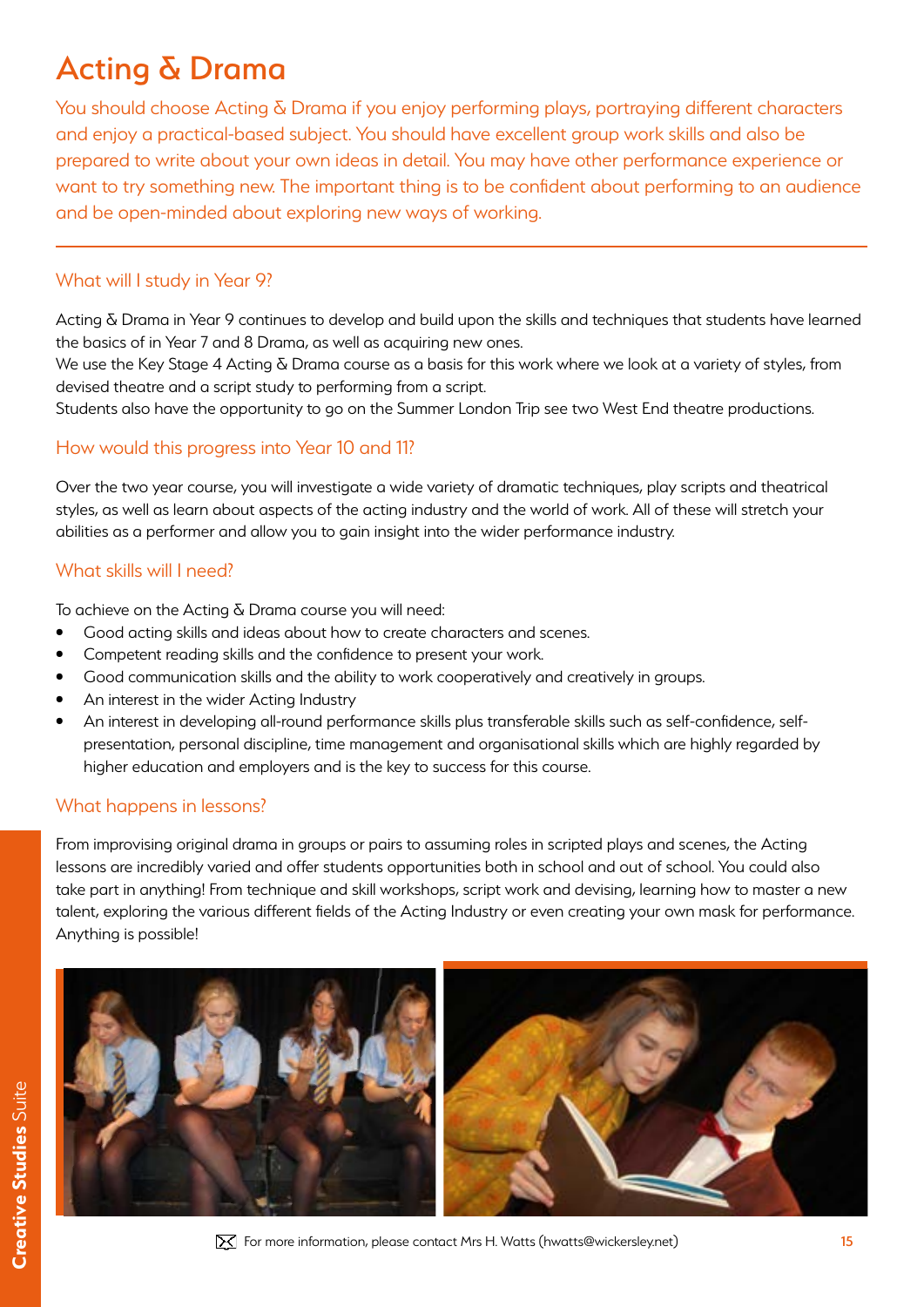# **Music**

If you want to compose your own music, perform as part of a band, develop your independent instrumental skills as well as listen to and appraise a wide range of musical styles then studying Music is for you.

### What will I study in Year 9?

A Y9 Music student will develop their performance, composition and appraising skills. You will explore 'Rhythm and Performance' and learn how to rehearse and develop your playing skills on your chosen instrument. You will develop your understanding of musical elements through exploring music in context of 'Blues, Minimalism, Theme and Variation and Improvisation. You will compose your own rhythmic and melodic music learning how to make decisions and develop confidence. You will learn how to cooperate with others and work as a member of an ensemble developing creativity and inventiveness. You will also stimulate your brain through musical ear training, improve verbal memory, literacy skills and support good Mental Health.

### How would this progress into Year 10 and 11?

GCSE Music is a 60% practical GCSE. There are four areas of study which will develop your understanding of Music even further and will be used to approach all three components:

Area of Study 1 – Musical Forms and Devices Area of Study 2 – Music for Ensemble Area of Study 3 – Music for Film Area of Study 4 – Popular Music

### How will I be assessed?

Component 1 - Performing (30%) – Internally Assessed, Externally Moderated This component is where you will rehearse and perform at least two performances demonstrating your musical playing or singing ability. Music choices will link to the areas of study. One performance must demonstrate one minute of ensemble work.

Component 2 - Composing (30%) - Internally Assessed, Externally Moderated

In this component, you will learn how to compose music in a variety of styles and for a variety of audiences. You will submit two compositions for assessment, one following a set brief given by the exam board linked to an area of study and the other is your free brief.

#### Component 3 - Appraising (40%) – 1hr 15min Written Examination

For this component, you will develop a wide understanding of Music and be able to listen and understand Music from the four areas of study. In this exam, you will listen to and answer questions about eight extracts of Music. Two of the questions will be based on two set works that you will study in greater detail.

#### What skills will I need?

To be able to complete the course you must be able to

- Play a musical instrument or sing
- IT skills are helpful, but you will be taught anything you do not know
- A willingness to learn how to use music technologies
- Self-discipline
- Determination and willingness to practice your instrument

#### What happens in lessons?

Music lessons are varied. You will:

- Compose music practically on a variety of instruments and computer software
- Appraise a variety of styles of music developing listening skills
- Rehearse and perform as a soloist and part of an ensemble
- Learn about music theory



16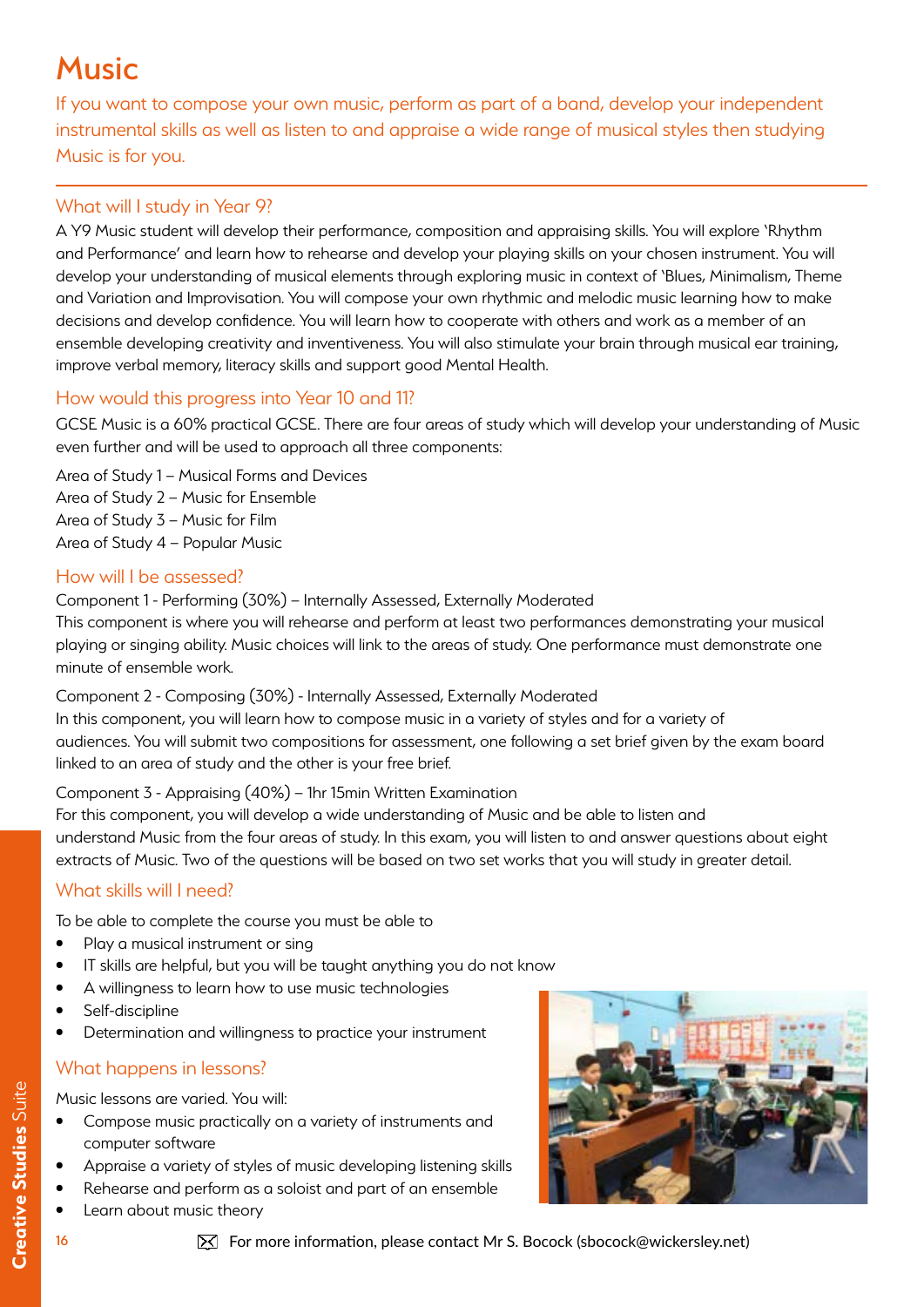# Film Studies

If you pick Film Studies you will develop many useful skills and will participate in both practical and theory lessons. You'll never be able to watch a film again without analysing it and considering how it was made and why. You will enjoy a wide variety of film styles from around the world.

If you like working in a group then this is for you, as you will have the opportunity to create a film, planning, filming and editing on IMacs.

### What will I study in Year 9?

The main features of this GCSE are:

- A chance for students to explore both popular mainstream and independent films as well as Global cinema.
- The current films being studied are: Submarine (2010), Rabbit Proof Fence (2002), Hurt Locker (2008), Invasion of the Bodysnatchers (1956), ET (1982) and Let the Right One In (2008).
- There are opportunities to plan and make film sequences and screenplays.
- GCSE Film Studies explores how the film industries of Hollywood and Britain operate and considers the impact they have on all of our lives.

### How would this progress into Year 10 and 11?

GCSE Film Studies involves coursework and 2 final examination papers:

Paper 1 – 35%:US

- US Film Written examination: 1 hour 30 minutes
- Section A: Q1 US film comparative study films produced between 1930 and 1960
- Q2 films produced between 1961 and 1990
- Section B: US independent film.

#### Coursework -30%

You will produce an extract of a genre film and write a detailed evaluation of it.

#### What skills will I need?

To achieve in GCSE Film Studies, you will need:

- Good reading and writing skills.
- The ability to explain your ideas clearly and concisely.
- Problem-solving skills and the ability to work as part of a team
- Some ICT skills are helpful, but you will be taught anything you do not know.
- A genuine interest in movies and a desire to learn more about cinema

### What happens in lessons?

GCSE Film Studies lessons are varied. You will:

- Analyse clips of film to see how a sequence of film is put together to create meaning.
- Use cameras to explore how the films construct messages.
- Use secondary sources such as video and textbooks to help you understand how film industries operate.
- Research audience choices and viewing experiences by designing questionnaires and using focus groups.
- Analyse different genres of film making.
	- Look at the impact of World Cinema

#### Paper 2 -35%

- Global Film Written examination: 1 hour 30 minutes 35% of qualification This assesses knowledge and understanding of three global films produced outside the US.
- Section A: Contemporary UK film
- Section B: One recent global English language film
- Section C: One global non-English language film.



- Build on student experience
- Introduce students to broad range of film
- Encourage students to gain some appreciation of industry and audience context to films
- Gain an understanding of how films shape people's views

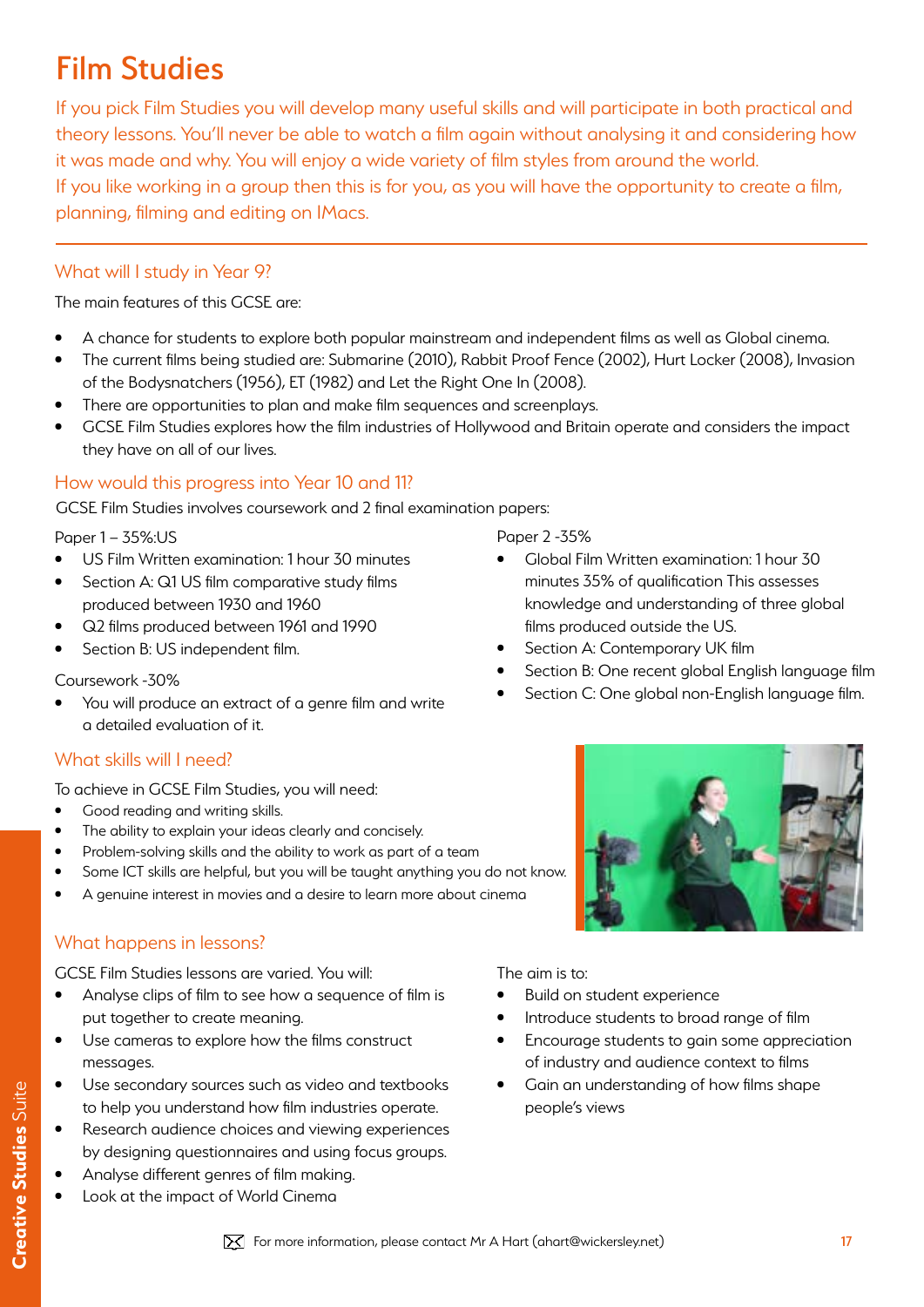# **Dance**

Dance in Year 9 will give you the opportunity to develop the skills that you have learnt so far in PE and Year 8 option Dance even further. You will have one lesson per week which will incorporate both practical and theory so there will be plenty of variety on a weekly basis. This course will help you to improve as a performer and a choreographer while allowing you to access a range of professional dance pieces that will broaden your ideas and thoughts of what can be achieved through Dance.

### What will I study in Year 9?

In Year 9 you will study a range of Dance styles including contemporary, hip hop, ballet, samba, capoeira and folk. You will look at how Dance has evolved through the years from lindy hop to TikTok and everything in between! You will also develop your understanding of Dance performance and choreography skills by using these in response to a range of different themes including Musicals, Dance Films and 'Nutcracker!' while also challenging your creativity by learning how to use props and contact in Dance.

### How would this progress into Year 10 and 11?

In theory lessons, you will learn about the six set professional works: A Linha Curva, Artificial Things, Infra, Within Her Eyes, Shadows and Emancipation of Expressionism. You will analyse the use of choreographic processes, choreographic devices, lighting, set, costume, accompaniment and movement material in each piece. This knowledge will then be applied to exam-style questions. You will also develop your skills to answer long answer questions in relation to your own practical work as well as the professional works.

In practical lessons, you will develop your performance and choreography skills further. You will also learn the two solo dances and group performance piece required for your GCSE practical exam. At the start of Year 11, you will be introduced to your choreography questions and devise either a group or solo piece of choreography.

Students are assessed over two components:

- Component 1 Performance (worth 30%) Consists of a solo performance of set phrases and a duo/trio piece Choreography (worth 30%) Consists of a solo or group choreography based on a particular theme. All practical elements are assessed by an external moderator via video recordings
- Component 2 consists of a written exam taken at the end of Year 11 that is worth 40% of the final grade. It assesses students knowledge of professional works and their practise in performance and choreography.

#### What skills will I need?

It is essential that you have completed the dance option in Year 8 to access the work covered in Year 9. You will also need the following:

- Motivation and enthusiasm
- Confidence in performing
- Creative ideas and an open mind ready to try different styles of dance
- The ability to work in small groups and on your own
- A reasonable level of physical skill flexibility, strength and coordination.
- The ability to understand dance key terms and use them in written work
- A reflective mind allowing you to evaluate and improve
- The ability to plan, perform and evaluate

#### What happens in lessons?

Dance lessons are extremely varied and cover a range of topics. In practical lessons, students will receive input from teachers in the form of new movement vocabulary, performance skill development or choreographic techniques. Students will then be expected to apply these new skills and ideas to performance and choreography based tasks in both solo and group work. In theory lessons, students will be introduced to the constituent features of dance through the analysis of professional dance pieces and their own work. Regular assessments in both a practical and theory setting will take place throughout the course.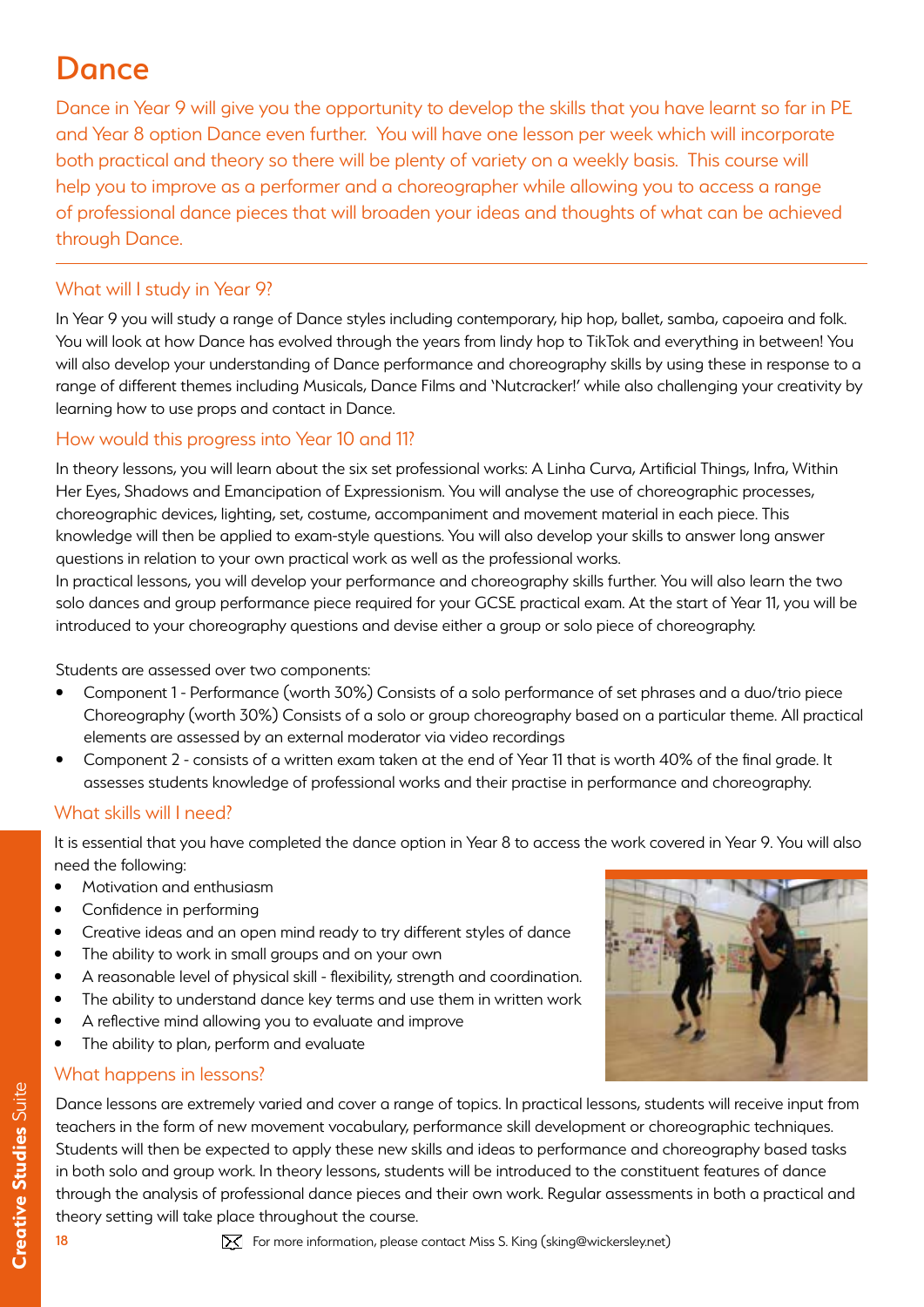# **PF**

PE allows you to develop and strengthen your practical ability in a range of sports and physical activities as well as learning and understanding the theoretical and biological workings of a variety of skills. The course will equip you with a range of transferable skills that will be an asset for further education in the field of Sport, Fitness, Health and Well-being.

### What will I study in Year 9?

The programme of study will cover a range of sports related topics including:

• Components of Fitness

• Training Methods

• Training Principles

• Fitness Tests

- Anatomy and Physiology
- Warm ups and cool downs
- Health and Well-being
- Performance Analysis

### How would this progress into Year 10 and 11?

GCSE PE is comprised of practical and theory elements:

- Theory (60%)
- Practical (40%)

Practical: Pupils will take part in a range of practical lessons which cover a wide variety of different sports and physical activities.

Pupils top 3 sporting activities count towards their overall grade:

- 1 x team sport
- 1 x individual sport
- 1 x team OR individual

AEP - Students also have to conduct a coursework task that involves analysing, evaluating and improving a sporting activity of their choice.

Theory: 2 x 1 hour written examinations based on a range of topics taught over the 2 years. Examinations are comprised of a range of question styles including multiple choice, labelling and short and longer, written style answer questions.

### What skills will I need?

- Practical skills in a variety of sports and physical activities
- Literacy skills to construct examination answers and coursework analysis
- Communication skills to take part in class discussions
- Problem-solving and strategic thinking
- Analytical skills for self-evaluation
- Leadership skills for coaching and teaching peers
- Concentration and listening skills

#### What happens in lessons?

In Y9 your option lesson will be mainly classroom and theory based as you will still have your 1 x timetabled lesson of practical PE each week which will run alongside the course. On occasion your option lesson will be practically based if the topic area being covered would benefit from being taught via a practical method. For example planning and leading a warm up activity.

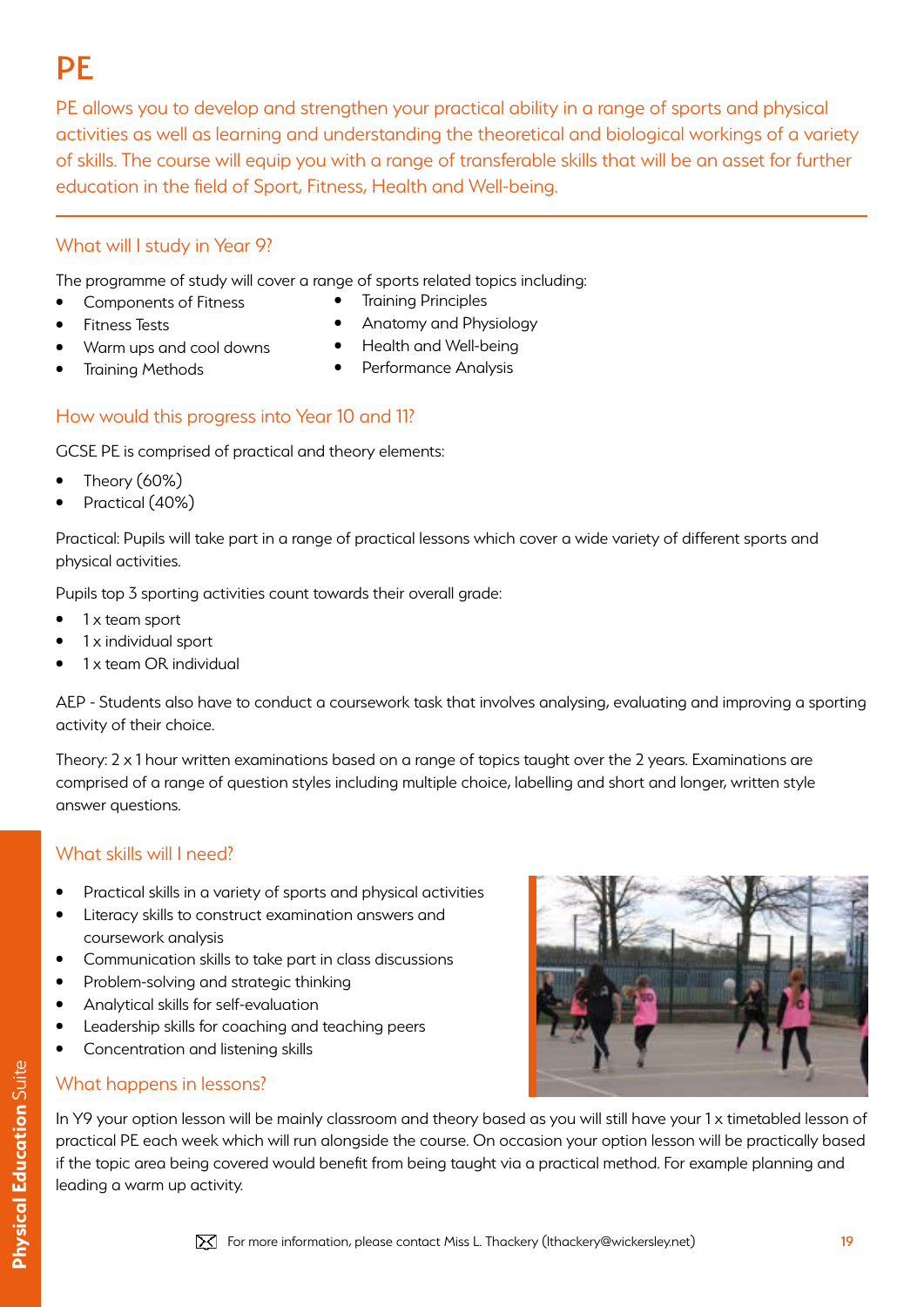# Sports Studies

PE and Sport Studies allows you to develop and strengthen your practical ability in a range of sports and physical activities as well as learning and understanding the theoretical and biological workings of a variety of skills. The course will equip you with a range of transferable skills that will be an asset for further education in the field of Sport, Fitness, Health and Well-being.

#### What will I study in Year 9?

The programme of study will cover a range of sports related topics including:

- Sports Leadership & Coaching
- Practical Sport
- Outdoor Adventurous Activities
- Performance Analysis

### How would this progress into Year 10 and 11?

You will have a combination of classroom and practical lessons where you cover 3 different units:

- Practical Sport & Leadership (40%) Students are assessed in their 2 best practical sports. They complete a piece of coursework where they analyse themselves in a sport of their choice. They also plan and deliver a Sports coaching session of their choice to a group.
- Theory Exam (40%) Contemporary issues in sport which includes: The Olympics and Paralympics, Sporting behaviour, Performance enhancing drugs, major Sporting events and Sport Development.
- Outdoor Adventurous Activities (20%) Students learn about a wide range of Outdoor Activities. They take part in many of these through our links with Ulley Activity Centre. They are assessed on how they keep safe during these activities and plan how they would deliver an Outdoor activity session.

#### What skills will I need?

- Practical skills in a variety of sports and physical activities
- Literacy skills to construct examination answers and coursework analysis
- Communication skills to take part in class discussions
- Problem-solving and strategic thinking
- Analytical skills for self-evaluation
- Leadership skills for coaching and teaching peers
- Concentration and listening skills

#### What happens in lessons?

Lessons will be a mixture of classroom and practical lessons. The exam unit will involve theory lessons and exam practice. The other units involve a combination of coursework and practical activities.

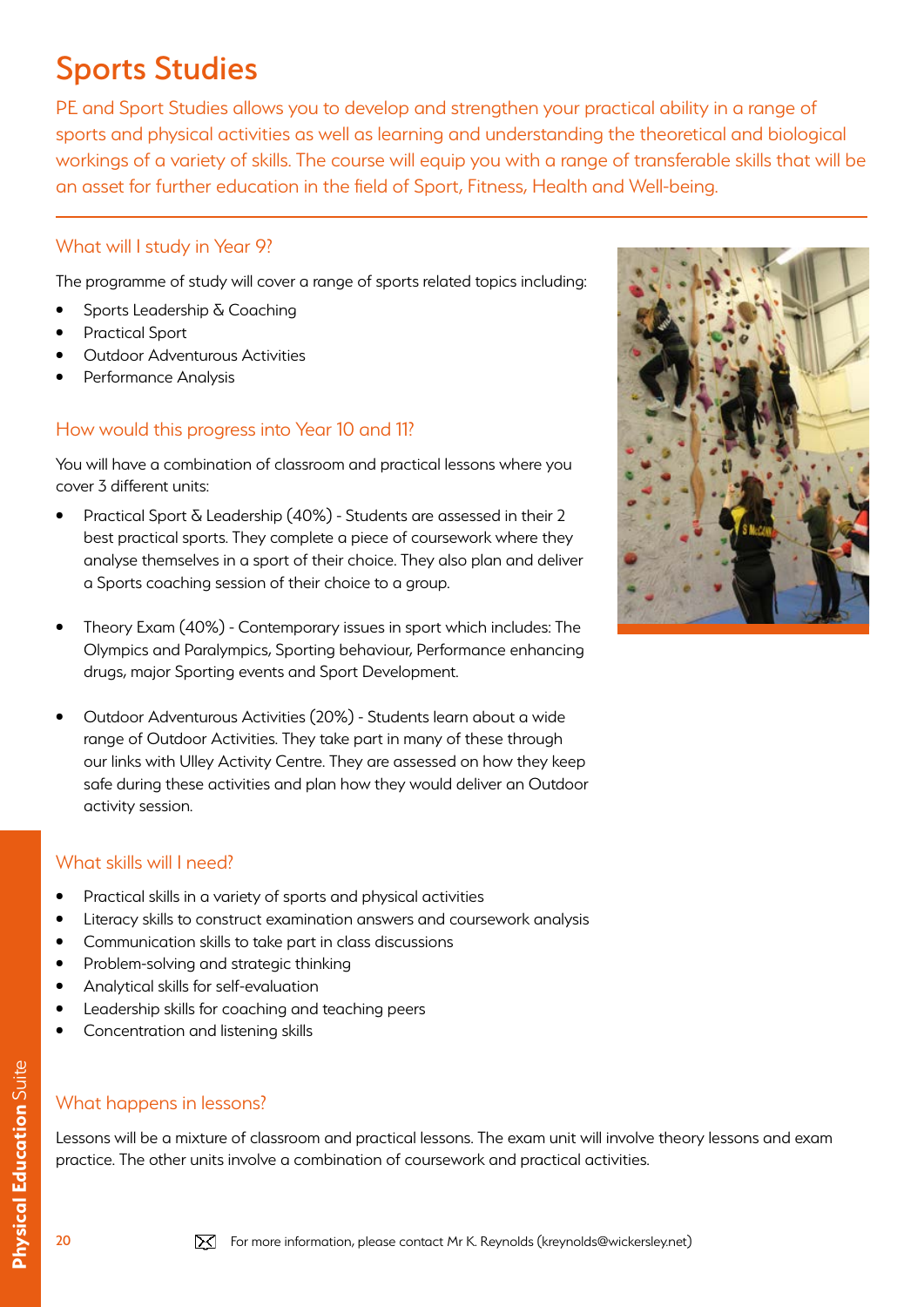# Sports Science

Sports Science helps students appreciate how sports science underpins sport at all levels. They learn about anatomy, physiology, injury prevention, improving personal fitness through appropriate training and diet and the role of psychology in improving performance.

#### What will I study in Year 9?

In year 9 you will study an introduction to Sports Science, through the Sports Nutrition topic. You will gain an insight and develop skills required for the course, including research-based skills and how to structure assignments.

#### How will this progress into Year 10 and 11?

In Year 10 and 11 your lessons will be classroom based, there will be some practical elements in the lessons when it is applicable to the unit being studied. Lessons will be a combination of theory content and coursework.

You will study the following two units:

• R180 - Reducing the risk of sports injuries and dealing with medical conditions (Exam, 40%) - in this unit students will learn about the different types of sporting injuries and how to prevent and treat them.

R181 - Applying the principles of training, fitness and how it affects sports performance, (Coursework, 40%) - in this unit students will learn about the different aspects of fitness training, they will then plan a fitness programme

You will then study one of the following two units:

- R182: The body's response to physical activity and the use of technology (Coursework, 20%)
- R183: Nutrition and sports performance (Coursework, 20%)

#### What skills will I need?

- Literacy skills
- Independent research skills
- Communication skills
- Evaluation skills
- An interest in sport and / or science

#### What happens in lessons?

Lessons will be mainly classroom based where you will learn new content and apply it to either written coursework or exam questions. Dependent on the unit being studies there maybe some practical lessons too.

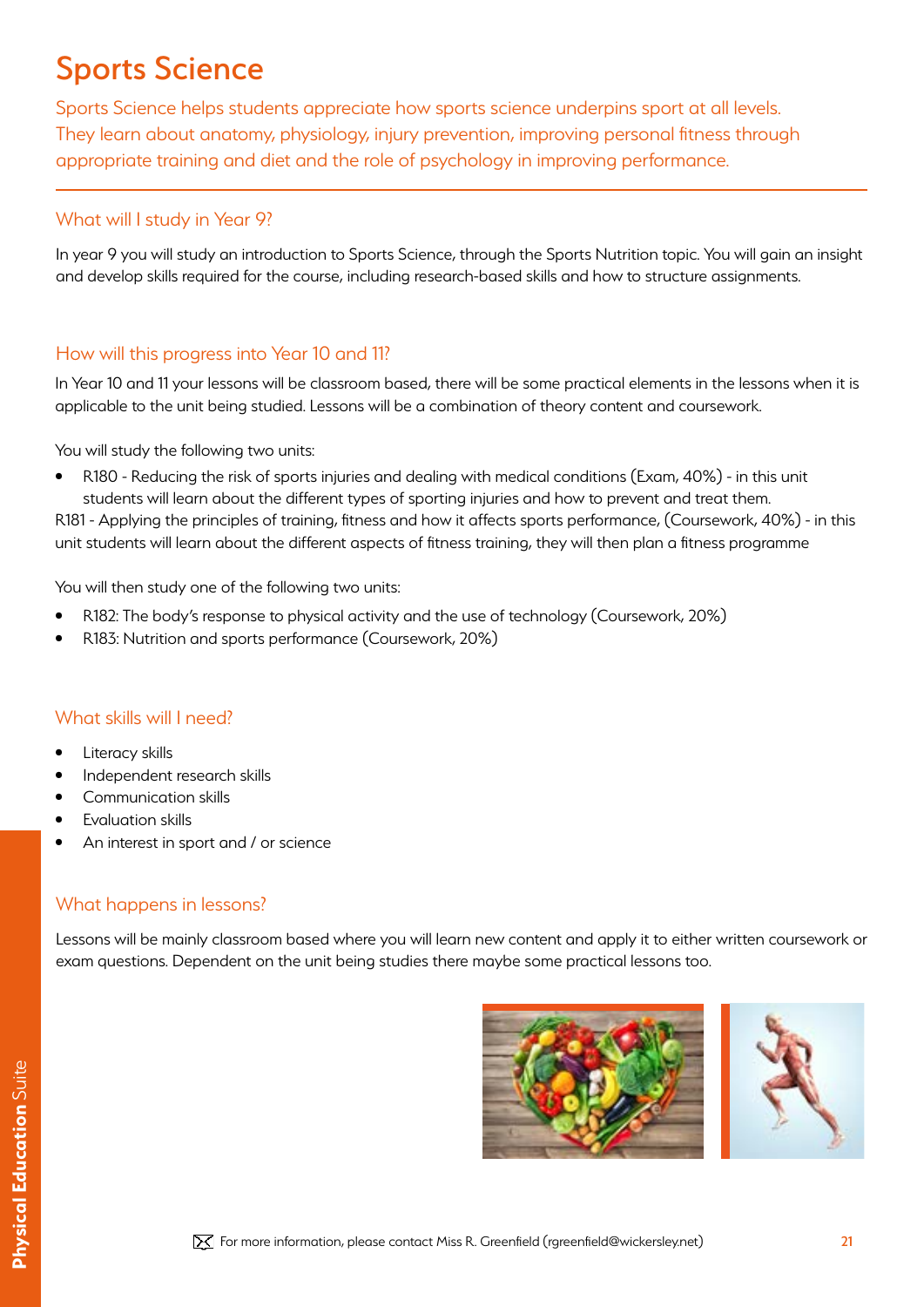# Child Development

Child Development provides the opportunity to gain vocational qualifications in the childcare sector. It will be of interest to students who are considering a career of working with children in the education, health or social work sector. It includes the knowledge and understanding of child development and well-being necessary for working with children in a variety of different settings including schools, nurseries and private provisions.

#### What will I study in Year 9?

During Year 9 students will be introduced to child development starting with conception, birth and how to care for the child developing child. We will also focus on the different areas of development and how we can support the child by providing age and stage appropriate activities. During the year students will complete a 'Child Study' project which allows them to use the knowledge learnt thus far and apply it to a real life case study.

#### How would this progress into Year 10 and 11?

During Year 10 learners will study for the CACHE Level 2 award which involves:

#### Unit 1

The variety of settings that are available for children. The expectations of placements including appropriate dress, behaviour, timekeeping and positive attitudes. The importance of treating children with fairness and equality.

#### Unit 2

The physical, communication, intellectual, social, emotional and behavioural development of children from birth to 5 years.

#### What skills will I need?

Child development is a coursework-based subject and students will have to research and write up tasks independently, whilst being supported by their class teacher. Students will also need:

- Good reading and extended writing skills
- Good organisational skills
- The ability to find your own information and conduct research
- To be able to think for yourself and work independently
- Determination and the ability to remain motivated in order to complete tasks
- Excellent time management

#### What happens in lessons?

Child Development lessons are varied, you may:

- Learn content relating to different elements of Child Development
- Use the knowledge that you have learnt to produce written tasks
- Work in groups to share ideas and compare information
- Spend time researching and fact finding
- Develop research and presentation skills

**"Childcare Development provides the opportunity to gain vocationa<sup>l</sup> qualifications that give an**  introduction to the childcare sector.



For more information, please contact Mrs N. Robinson (nrobinson@wickersley.net)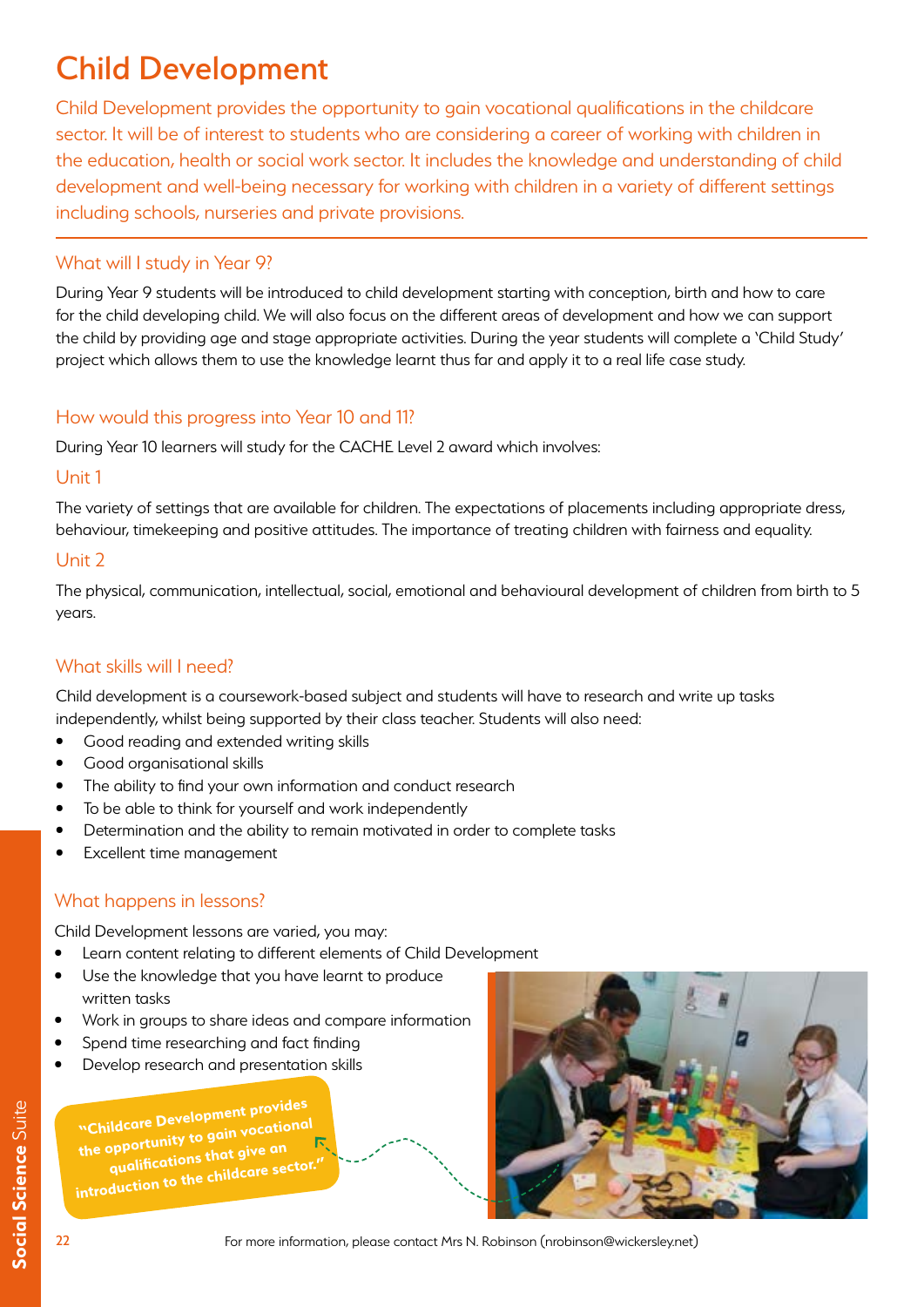# Health and Social Care

Around 3 million people work in health and social care. Health care roles include doctors, pharmacists, nurses, midwives and healthcare assistants, while social care roles include care assistants, occupational therapists, counsellors and administrators. Together, they account for nearly one in ten of all paid jobs in the UK. The need for both health and social care will continue to rise and therefore continue to play a key role in UK society, as the demand for people to carry out these vital roles will increase.

Therefore the study of this subject provides a good platform for further study in Key Stage 4 and beyond to pursue career opportunities post-16 progression in this essential sector.

#### What will I study in Year 9?

Within this subject you will learn how growth and development takes place across an individual's life stages and the range of factors that can influence health and well being.

Alongside this, health and social care provides you with the opportunity to develop your knowledge and skills about the health and social care sector, how they work to meet individual needs and the essential services they offer. Learning about how these services can support an individual's development as they age. To do this, you will take part in a health and social care career workshop.

Most importantly, whilst studying health and social care, you will learn about our essential health and social care services, that are relied on by all, learning about how they work to provide essential health and social care services to society by looking at current health issues and a range of real life case studies. This provides you with real life application that consolidates knowledge.

### How would this progress into Year 10 and 11?

This subject provides a platform for further study in Key Stage 4, where you would undertake the Level 2 BTEC, technical award in health and social care. This qualification is comprised of three components; over the course of your two year qualification you would complete two internal coursework units and one external synoptic assessment.

#### What skills will I need?

Health and social care involves a lot of coursework, you will need:

- An interest in health and social care related jobs
- Good reading and extended writing skills
- An excellent homework record
- Good organisational skills
- The confidence to go out into the community and talk to people doing different jobs
- The ability to find your own information and conduct research
- To be able to think for yourself and work independently
- Study and revise skills for the examined unit
- Determination and the ability to remain motivated in order to complete coursework
- Time management

#### What happens in lessons?

Health and social care lessons are varied. You may:

- Work in groups to share ideas and compare information
- Spend time researching and writing up coursework tasks
- Develop research and presentation skills
- Use the internet and health promotion activities
- Design and create resources to promote health
- Use real-life stories and situations to apply knowledge



**"If you see yourself working in the medical, care or education profession, Health and Social Care is the course for you."**

For more information, please contact Miss M. Cooke (mcooke@wickersley.net)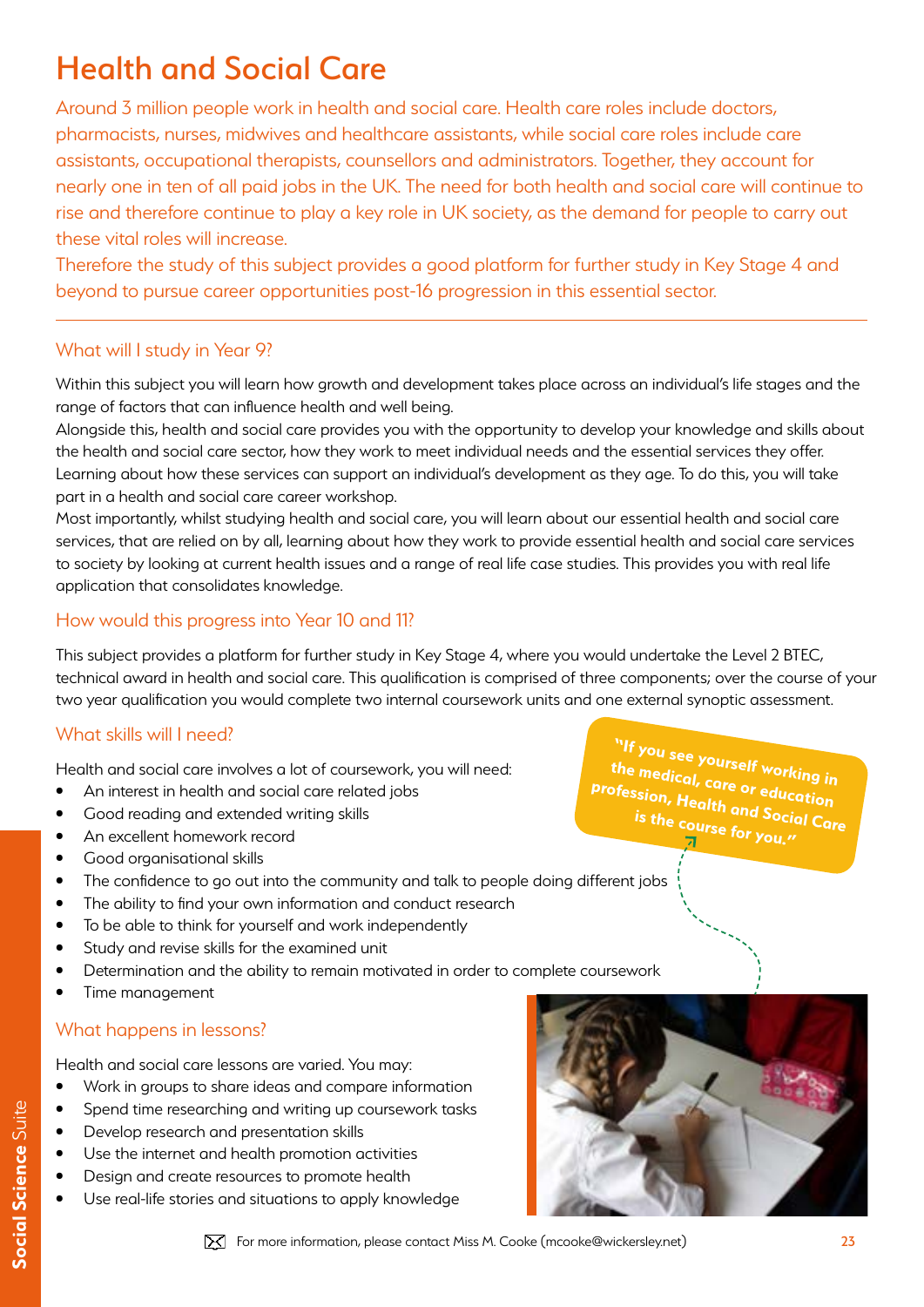# Psychology

Psychology is the study of mind and behaviour. It is made up of many different topics. Perhaps a more helpful way of revealing the nature of psychology is to list some of the questions psychologists have tried to answer:

- Why do we forget?
- What makes people aggressive?
- How does the brain make sense of information from the eye?
- What are the developmental milestones of childhood?

Psychology is playing an increasing role in many aspects of life and work. Careers involving Psychology are varied and include advertising, personnel management, teaching, training, clinical psychology, psychiatric nursing, occupational therapy, speech therapy, criminology, counselling to name a few. Or if you are simply interested in understanding aspects of human behaviour then this subject may be of interest to you.

### What will I study in Year 9?

- Sex and Gender
- The Development of Personality
- Non Verbal Communication
- The Brain and an intro to neurobiology
- An introduction to sleep and dreaming



**Psychology is the study of the mind and behaviour.**

Þ

### How would this progress into Year 10 and 11?

Students will be assessed in the form of two written exams, each lasting for 1 hour 45 minutes. Topics studied include:

- **Memory**
- **Development**
- Research Methods
- Perception
- Language and Thought
- The brain and neurobiology
- Social Influence
- Psychological Problems (including Addiction and Depression)

### What skills will I need?

Good literacy skills are essential as you will be required to write essays as part of your assessment. This subject is also scientific therefore you must enjoy science subjects, particularly Biology to do well in psychology. A genuine interest in this subject is important otherwise you may find it difficult.

### What happens in lessons?

You will be presented with theories and research studies on each topic area. You will also receive a mixture of handouts and task sheets, as well as discussion opportunities. There will also be many opportunities for you to carry out your own experiments across school, and there will be video material to observe such as documentaries on human behaviour.

Social Science Suite **Social Science** Suite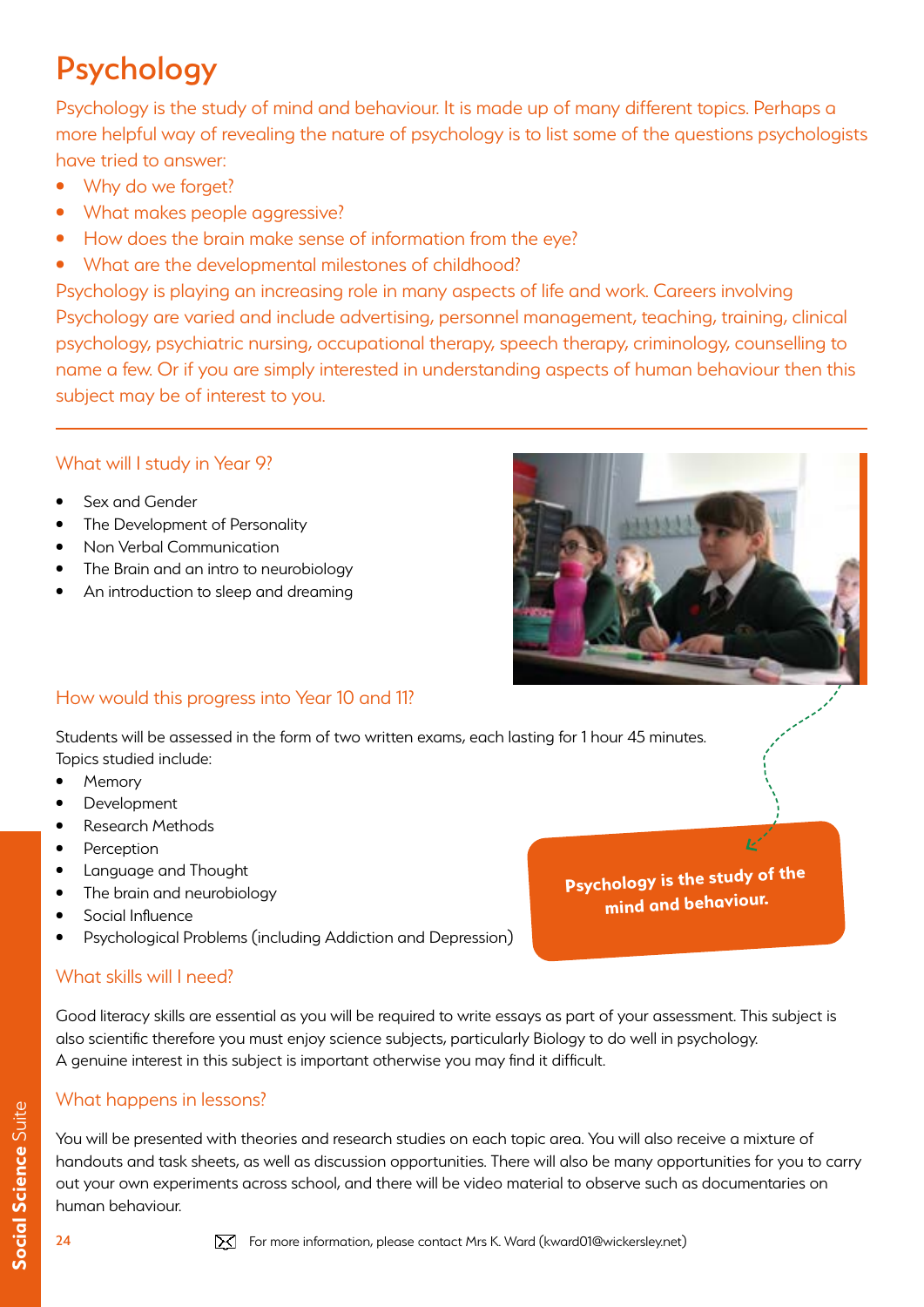# Sociology

Sociology is a subject that will help you to explain the things that are happening around you. Sociology is the study of modern society and involves looking at changes that are happening in relation to a variety of issues that affect you e.g. family, education, crime, media.

Some of the issues we will deal with in sociology include:

- Why has the divorce rate increased?
- Why have girls overtaken boys in education?
- Why do people commit crimes?
- Why do some social groups have poorer life experience than others?
- What are the solutions to poverty in society?

If you enjoy subjects like history, geography, religious studies and PSHE then this is a subject you will find interesting.

Sociology will help you to develop many useful skills such as:

- Evaluating an argument You will be presented with a variety of explanations for what is happening in society and you must learn to challenge and support these with evidence.
- Interpretation of data You will learn how to take relevant information from a variety of sociological sources, such as statistics, newspaper reports and case studies.

### What will I study in Year 9?

During your time studying sociology in Year 9 you will look at key issues in sociology. This includes looking at a number of current issues in society such as:

- The influence of the media
- **Immigration**
- Inequality and discrimination
- The role of religion and beliefs

### How would this progress into Year 10 and 11?

If you continue studying sociology you will study each of the following topics in greater depth and these make up your final exams:

Year 10

- Sociological theories and research methods
- The sociology of families
- Year 11
- The sociology of crime and deviance

The changing nature of crime

Political systems Population change

The sociology of social stratification

• The sociology of education

GCSE Sociology involves two examinations each lasting 1hr 45mins to be taken at the end of Year 11: paper 1 and 2. There is no coursework in this subject. In Year 10 and 11 you will also be asked to complete lengthy essay homework, so good English grades are recommended. Sociology is not an easy option. you are required to write detailed, evidenced essays under timed conditions, It is difficult in parts but interesting.

### What skills will I need?

To achieve GCSE Sociology you will need:

- Good reading skills
- Good writing skills
- The ability to explain your ideas clearly and concisely
- An open mind and a willingness to listen to a range of viewpoints
- An interest in current affairs would be helpful

### What happens in lessons?

GCSE Sociology lessons are varied. You may:

- Gather evidence to support or challenge an argument
- Debate an issue
- Work in groups to produce a presentation

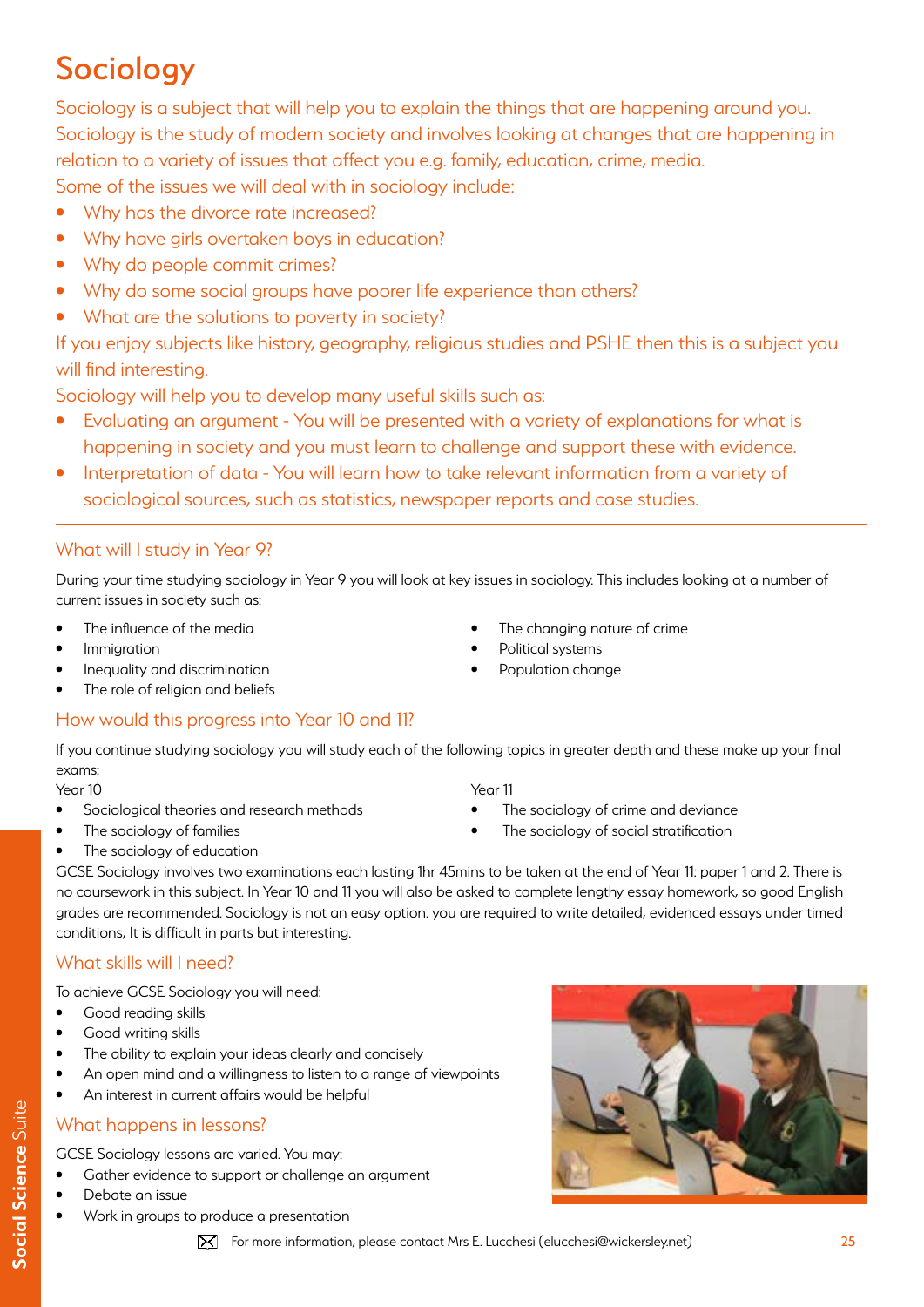# Religious Studies

Religious Studies offers you the opportunity to study a range of highly topical and controversial issues. It encourages you to think and debate about how and why people respond to ethical issues in everyday society. You do not have to be religious to take Religious Studies and it is not about making you believe in any viewpoint. Instead, you need to be prepared to listen to other peoples viewpoints and find out why people believe what they do, as well as considering important issues that affect everyone. You will also be encouraged to consider your viewpoint on a range of issues and develop the ability to justify your opinion both verbally and in written form.

#### What will I study in Year 9?

The course focuses on both religious and non-religious attitudes towards society and a range of ethical and philosophical issues. Here is an example of some topics you may study:

- Existence of God, gods and ultimate reality (e.g. Does a god exist?)
- Peace and conflict (e.g. can a war ever be justified?)
- Crime and punishment (e.g. should the death penalty be allowed?)
- Religion, human rights and social justice (e.g. should females be allowed to be religious leaders?)
- Life and death (e.g. what happens, if anything, when we die?)
- Religious and cultural rituals (e.g. what customs are used to mark a child becoming an adult?)

Throughout the Year 9 course, you will build upon the Knowledge and Understanding (KAU), Personal Opinion and Debate (POD) skills which you will have developed during Year 7 and 8 and begin to develop the skills required for the GCSE course should you chose to continue with the subject.

#### How would this progress into Year 10 and 11?

We study the Pearson/Edexcel Religious Studies B course; this involves learning about the viewpoints of two religions (Christianity and Islam) and also non-religious viewpoints (atheist and humanist). We look at a range of topics:

- Christian and Muslim beliefs
- Living the Christian and Muslim life
- Marriage and the family
- Matters of life and death
- Crime and punishment
- Peace and conflict

You will be assessed at the end of the two-year course via two examinations:

50% Paper 1 – 1 hour 45 minutes (Religion and Ethics)

50% Paper 2 – 1 hour 45 minutes (Religion Peace and Conflict)

#### What skills will I need?

You will need good skills in the following:

- Independence of mind and initiative
- Interpreting, analysing and evaluating information
- Communication skills
- Developing and defending different arguments

If you like learning about different peoples opinions and why people behave in the way they do this is the subject for you!

#### What happens in lessons?

Religious Studies lessons are varied. You may learn about a specific belief system (both religious and non-religious) - why someone holds the view they do and how this belief affects their daily life/behaviour. You may also gather evidence to support or challenge an argument, debate an issue and assess sources of information or work in groups to produce a presentation.

**GCSE Religious Studies offers you the opportunity to study a range of highly topical and controversial** 

For more information, please contact Ms M. Oakes (moakes@wickersley.net)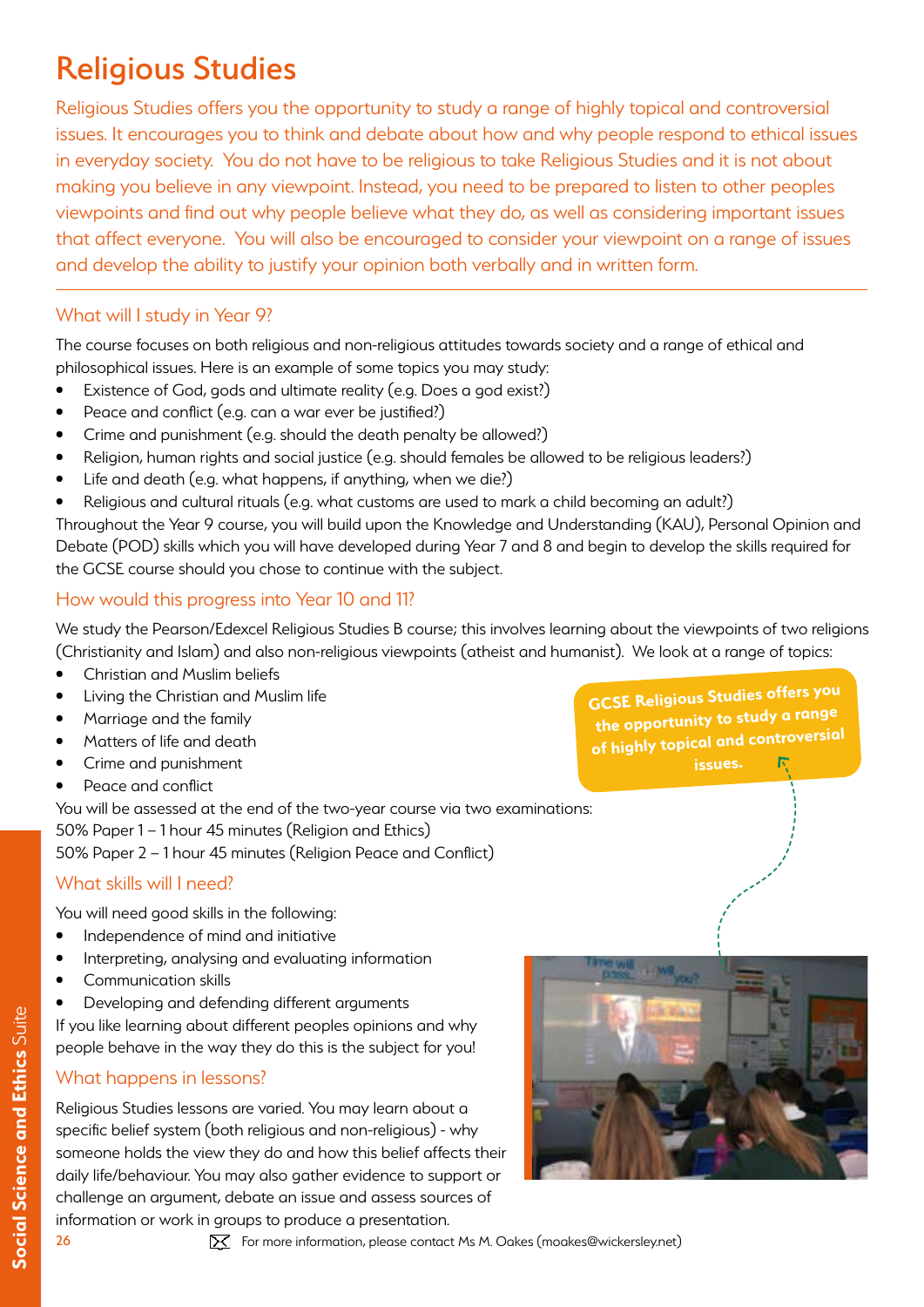# Citizenship Studies

How can citizens try to make a difference in society? This is the overarching theme of Citizenship studies. Students gain knowledge of democratic processes, the structure of parliament and how laws are made and enforced. Citizenship Studies will help you to develop many useful skills such as the ability to recognise bias, critically evaluate an argument, weigh the evidence and look for alternative interpretations.

#### What will I study in Year 9?

In Year 9 you will explore how individuals come to have power within our democracy. You will be introduced to the structure of parliament in the UK; exploring political parties' manifestos taking part in a mock election. You will study the different elements of the criminal justice system in England, to develop your understanding of our laws and how they are enforced. Finally, you will develop your knowledge of Human Rights and international efforts to protect them. You will also have an opportunity to develop active citizenship skills by engaging in a community event or campaign.

### How would this progress into Year 10 and 11?

If you choose to continue to study Citizenship at GCSE level you will cover five topic areas:

- Living together in the UK
- Democracy at work in the UK
- Law and Justice
- Power and Influence
- Active Citizenship

GCSE Citizenship Studies involves two examinations each lasting 1hr 45mins, to be taken at the end of Year 11. There is no coursework in this subject, but as part of the course, you will plan a course of informed action to address a citizenship issue or question of concern and aim to deliver a benefit or change for a particular community or wider society. You will be required to present coherent arguments in essay form.

#### What skills will I need?

Citizenship is all about wanting to take part and make a difference. If you are passionate about making your community or wider society a better place, this is the option for you. Other desirable skills;

- Good reading and writing skills
- An open mind and a willingness to listen to a range of viewpoints
- An interest in current affairs
- A willingness to share your opinions

#### What happens in lessons?

Citizenship studies is about the real world outside of the classroom, lessons are varied and will always relate to current affairs. You may gather evidence to support or challenge an argument, assess sources of information, debate an issue or analyse a campaign.

We often work in groups and collaborate with members of the wider community.



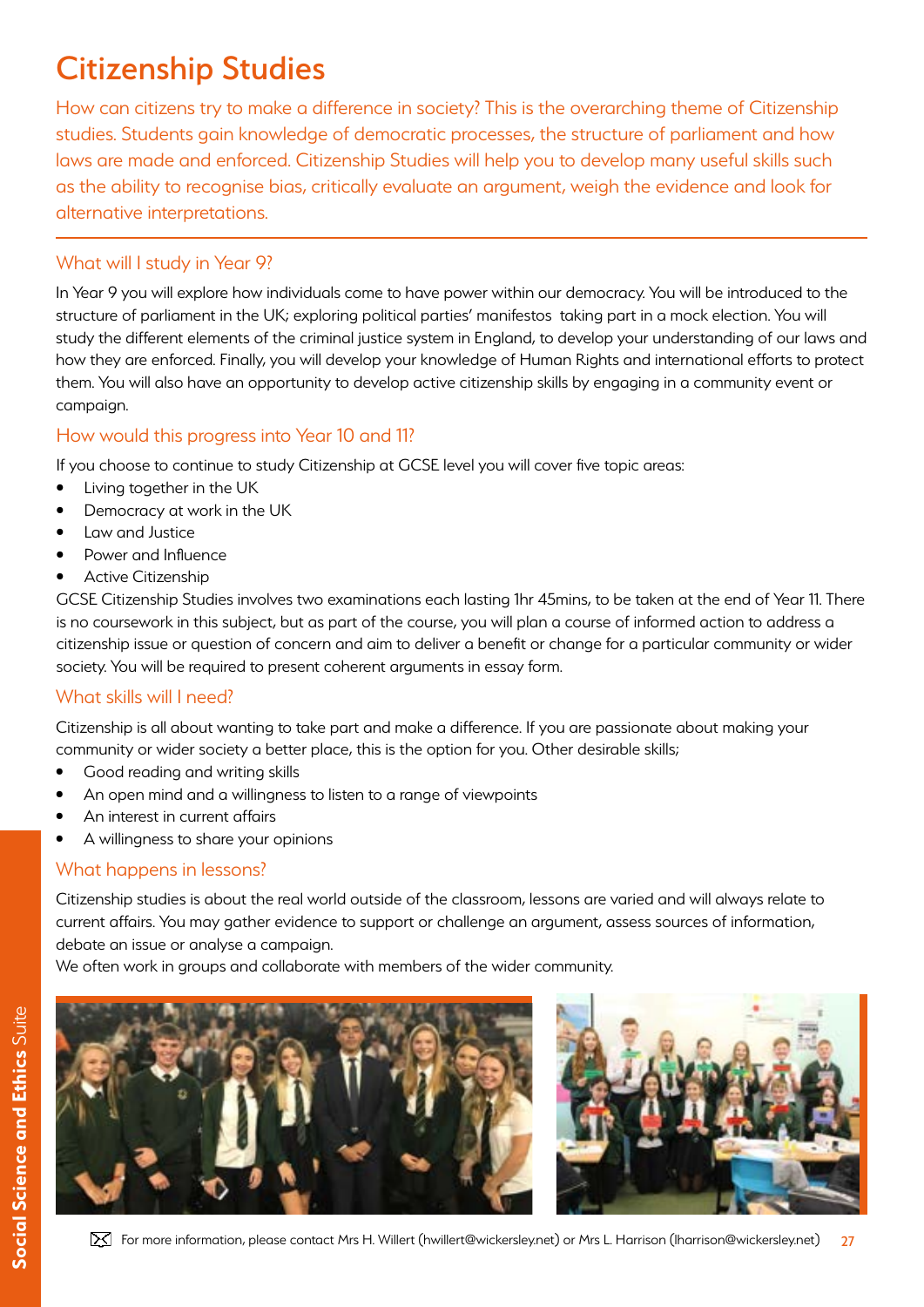# IT

The IT course in Year 9 (or Digital Information Technology as it is now known) has been designed to give learners the opportunity to try out a wide variety of applications that will provide them,not only with the skills and knowledge needed to act as a stepping stone into a wide variety of occupations when they leave school, but also skills that will be essential to enhancing their learning in many other subjects that they have chosen.

### What will I study in Year 9?

A wide range and variety of modules will be covered. These will revolve around the concept of different User Interfaces investigating their design and use. One of the fastest-growing areas in the Digital Sector is that of effective User Interface Design for everything from interactive websites, to the Apps we use every day. Students will investigate the theory behind interface design, putting their new-found skills into practice by developing their own App for a local event or company. Another popular sector is that of Digital Sound. Students will examine the theory behind the creation of digital audio files, using editing tools to edit existing audio as well as creating their own original pieces such as Podcasts. Students will also look at the importance of image and graphic editing software, creating and editing images that they will use in their own apps. Software will include Serif DrawPlus and GIMP.

Planning is an essential life skill, for education and the wider world. Students will be taught a variety of planning techniques that they will demonstrate throughout their work, including mind maps, moodboards and visualisations. Many students also have a keen interest in data - what is it? Why is it collected? How is it collected? The spreadsheet topic will answer these questions. It will provide students with a theoretical and practical understanding of the creation and use of spreadsheets to analyse and manipulate data but using entertaining scenarios to teach a very important topic that provides essential skills for life.

### How would this progress into Year 10 and 11?

Should students take the decision to continue with Digital Information into Year 10 and Year 11, they will apply much of the theory and practical skills developed in Year 9 to three components of work.

- Component 1 Exploring user interface design principles and project planning techniques. Students will expand on the theory delivered in Year 9 to complete an assignment where they will explore user interface design and development principles, creating a functional interface for a given scenario
- Component 2 Collecting, presenting and interpreting data. Students will expand on the theory delivered in Year 9 to complete an assignment where they will explore how data impacts on individuals and organisations, developing a dashboard using data manipulation tools
- Component 3 Effective digital working practices. This is a new unit to be studied in Year11. Students will explore how modern information technology is evolving, looking at legal and ethical issues of the sharing of data and understanding the role of cyber security to secure it.

The course is made up of three components: two that are internally assessed and one that is externally assessed. Components 1 and 2 are internally assessed assignments, each worth 30% of the overall grade. These contain written work and practical tasks. Component 3 is an exam worth 40% of the overall grade. This is a written exam at the end of Year 11.

#### What skills will I need?

You will need a genuine interest in IT, good organisation skills, literary skills, a positive work ethic and the desire to succeed.

#### What happens in lessons?

Activities in lessons are varied and will include a wide range of activities including:

- Research and practical tasks building on the skills learned in the lesson
- Student presentations and collaborative work
- End of topic assessments and progress feedback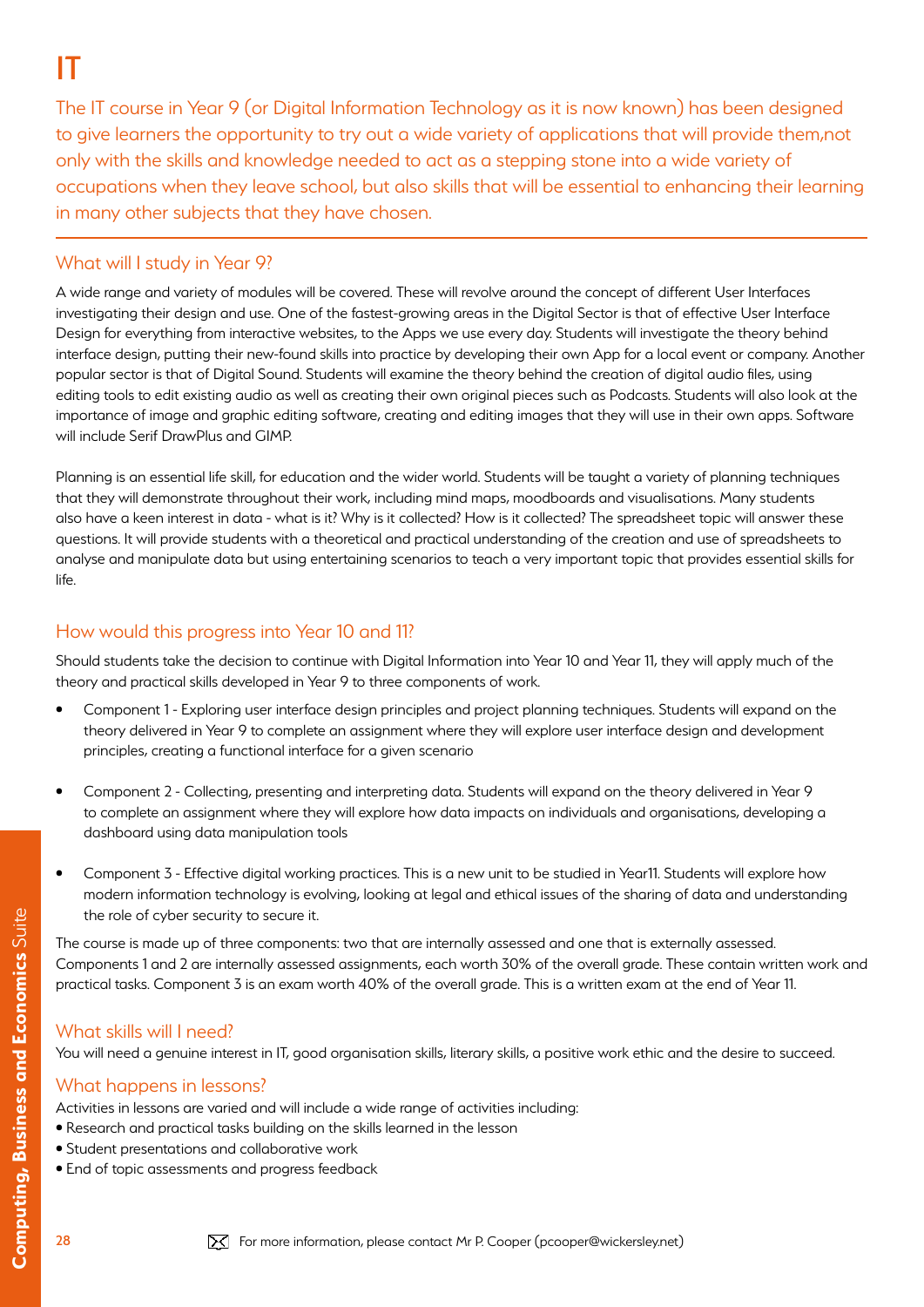# Computer Science

Computer Science emphasizes the understanding of computer technology and the science behind how computer systems work. Students will develop an understanding of the fundamentals of computer systems, including the components inside computer systems, the way data is stored, processed and transferred, computer networks and computer programming.

### What will I study in Year 9?

- HTML & CSS The fundamentals of web development and skills to create a basic web page.
- Hardware & Software Understanding the different components that make up a computer system and how hardware and software work together.
- Algorithms & Flowcharts Designing algorithms using flowcharts and pseudocode. Understanding key algorithms for searching and sorting data
- Python Programming Writing computer programs in Python
- Computer Networks The hardware required to create a network

### How would this progress into Year 10 and 11?

In Year 10 and 11, you will build on the skills and knowledge from Year 9 and cover additional topics. The GCSE course is split into two components.

Component 1, computer systems, covers topics including systems architecture, memory and storage, networks and security.

Component 2, computational thinking, algorithms and programming, focuses on the process of software development.

You will sit two 1hr 30min exams (one for each component) at the end of Year 11, there is no coursework.

#### What skills will I need?

Computer Science provides highly motivated and committed students the opportunity to develop an understanding of computer systems and computer programming along with a logical approach to solving problems, helping them to prepare for further studies and future employment. A keen interest in computers and technology is beneficial.

#### What happens in lessons?

Lessons are varied and will include a range of activities over the course, including:

- E-portfolio activities
- Research tasks
- Student presentations
- Programming tasks
- End of module mini-assessments

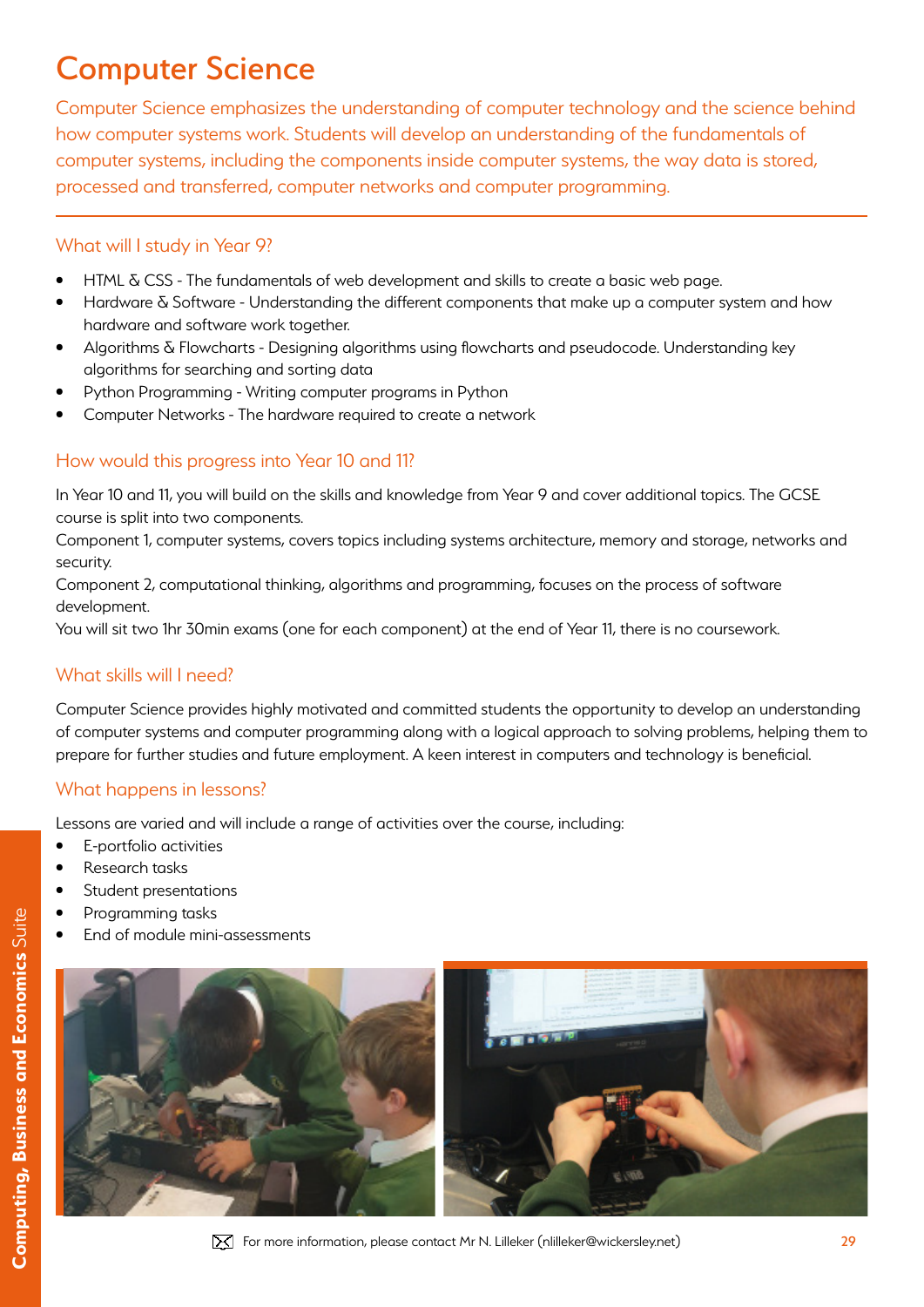# Business Studies

Business looks at how organisations develop new and innovative ideas not only to generate profit but to contribute to and solve problems in wider society. Our subject develops a students knowledge beyond the start-up phase of a business and focuses on the key concepts, issues and decisions used to grow a business with emphasis on aspects of marketing, operations, finance and human resources. By the end of the course, students will have developed as enterprising individuals with the ability to think commercially and creatively and reflect with enquiring minds. They will have the opportunity to investigate and analyse real business opportunities and issues with case studies ranging from small medium enterprises to national corporations.

#### What will I study in Year 9?

In Year 9 students will follow an introduction into the four basic functional areas of a business, they will examine what activities take place in marketing, finance, human resources and operations.

### How would this progress into Year 10 and 11?

#### Theme 1

- Enterprise and entrepreneurial behaviour
- How to spot a business opportunity
- Putting a business idea into practice
- Making the business effective
- Understanding external influences on a business e.g. exchange rates and economy.

Theme 2

- Growing the business
- Making marketing decisions
- Making operational decisions
- Making financial decisions
- Making human resource decisions

Students achieve a GCSE grade 9 - 1. 100% exam based through two exams at the end of Year 11. Each exam is 1hr 30mins, worth 90 marks and is 50% of the final GCSE grade. The papers consist of calculations, multiple-choice questions, short-answer and extended-writing questions.

#### What skills will I need?

The course is designed to encourage an investigative approach to some real-world questions. Skills used include data analysis and interpretation, group work, individual research, planning, report writing and creativity when it comes to improving and adapting business products and campaigns. There is some use of Google facilities involved in the course and also some mathematical concepts. Although you don't need any prior business knowledge to do this course, enthusiasm about the world of business and reading around the subject is key to success.

#### What happens in lessons?

Lessons are varied and active. Over the course of a topic area lessons will include:

- Working as a group to analyse a business scenario and design effective marketing campaigns
- Roleplay considering different customer needs and wants
- Independent research activities on entrepreneurs
- Studying real business situations
- Enquiry based homework projects
- Exam skills

**Students have the opportunity to investigate and analyse rea<sup>l</sup> business opportunities and issues.** 



**Computing, Business and Economics** Suite **Computing, Business and Economics** Suite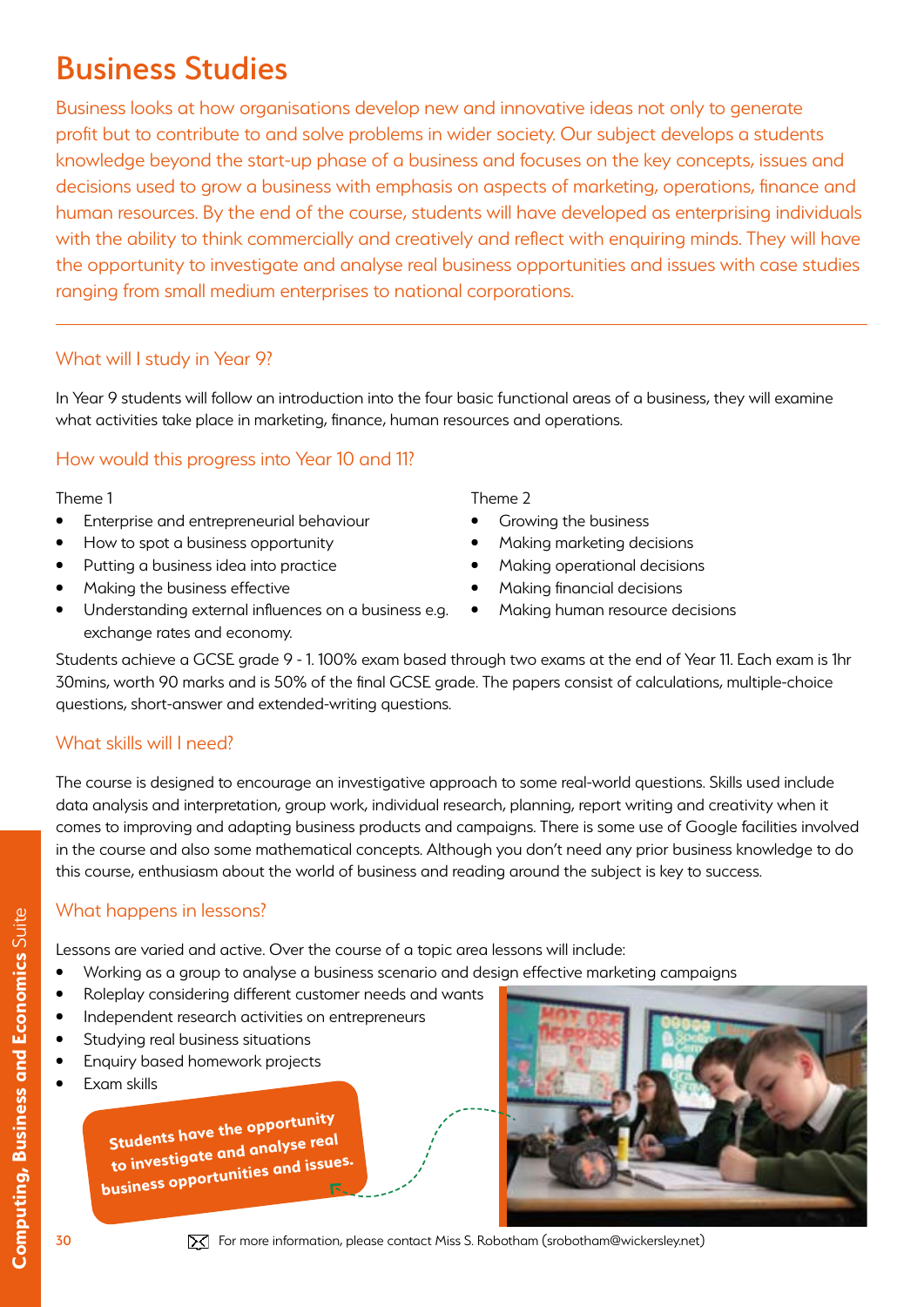# **Economics**

Economics relates to every aspect of our lives – from the decisions of individuals or families, to the structures created by governments and producers. If you're a naturally curious person and love to find out how things work, Economics will introduce you to the basic economic concepts and help develop communication, critical thinking and analytical skills enabling you to think like an economist. The subject presents students with opportunities to focus on real-world issues, reflect upon ethical and sustainable matters and to investigate national and global economic situations from the last 15 years.

### What will I study in Year 9?

Economics equips students with the skills and confidence to explore how consumers, producers and governments interact in markets nationally and internationally. Year 9 will provide a well-rounded introduction to this subject, from understanding the important role of employees, money, trade, central banks and governments; to recognising how countries can grow and improve their living standards.

Students will develop quantitative skills relevant to the subject content. They should be able to make relevant calculations from economic data and be able to interpret data presented in the form of tables, graphs and charts. Students will acquire the skills to make informed judgements and to communicate in a clear and concise way.

### How will this progress into Year 10 and 11?

The GCSE Economics course is split into two components, covering micro and macro economics themes:

- How markets work:
- Economic foundations
- Resource allocation
- How prices are determined
- Production, costs, revenue and profit
- Competitive and concentrated markets
- How the economy works:
- Introduction to the national economy
- Government objectives
- How the government manages the economy
- International trade and the global economy
- The role of money and financial markets

• Market failure

GCSE Economics is 100% exam based through two exams at the end of year 11. Students achieve a GCSE grade 9 - 1. Each exam is 1hr 45mins long, worth 80 marks and is 50% of the final GCSE grade. The papers consist of calculations, 10 multiple-choice questions, short-answer and extended-writing questions. Paper 1 will focus on content 'How markets work', whilst paper 2 focuses on content 'How the economy works'.

#### What skills will I need?

The course is designed to encourage an investigative approach to some real-world questions. Skills used include data analysis and interpretation, group work, individual research, planning, report writing and class debates. There is some use of Google facilities involved in the course and students will need to develop their quantitative skills from calculating averages and percentage changes, to constructing graphs and interpreting a range of economic data. Although you don't need any prior economic knowledge to do this course, enthusiasm about the world of business, politics and the economy is key to success.

### What happens in lessons?

Lessons are varied and active. Over the course of a topic area lessons will include:

- Presentation-led investigations into new key terms and concepts
- Group work and projects on policies that could be implemented
- Independent research activities on economic activity
- Study of real economic situations and how markets interact
- Debate an international issue
- Keeping up with current affairs
- Investigation based homework projects





**Computing, Business and Economics Suite Computing, Business and Economics** Suite

31